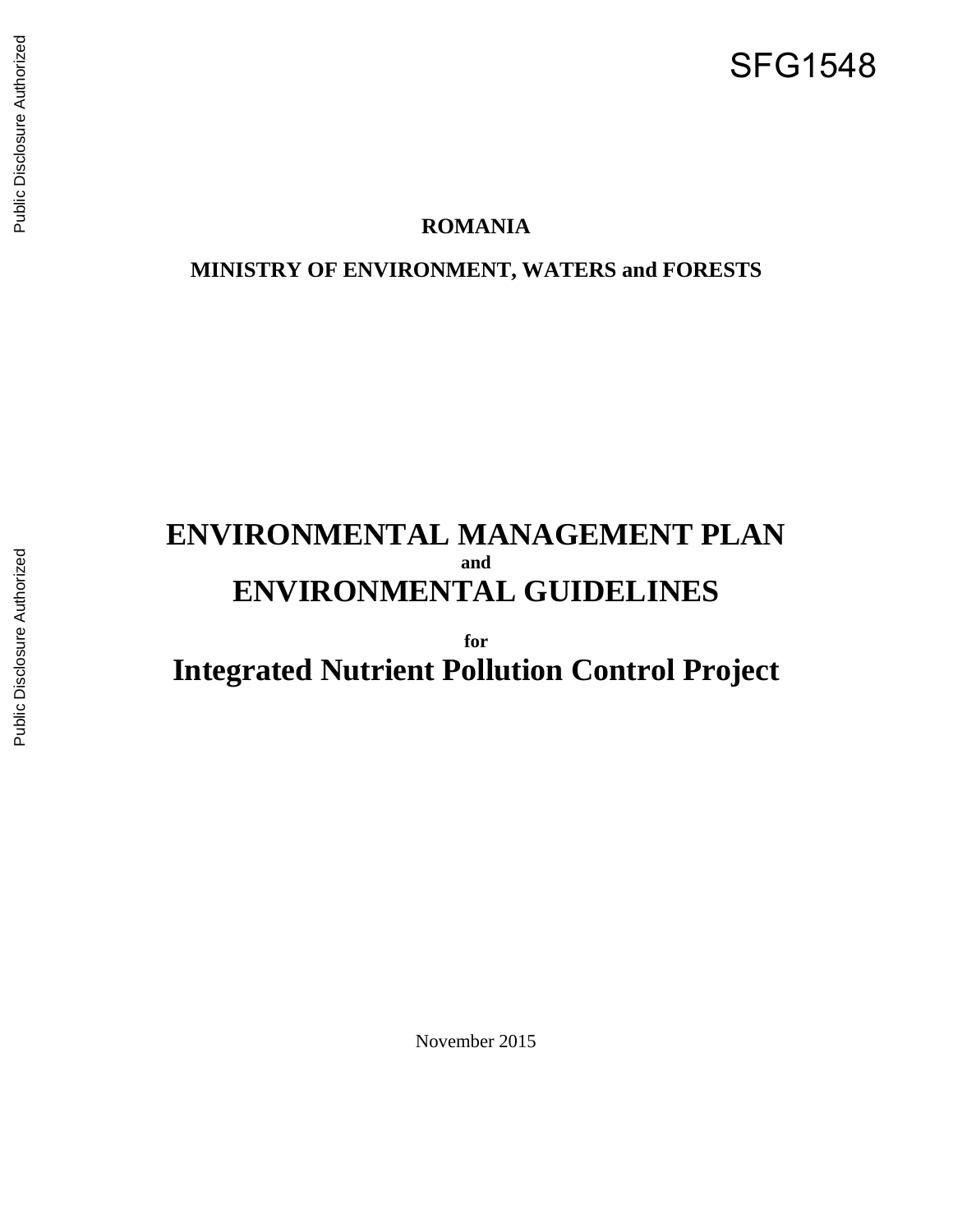## **I. BACKGROUND**

## **1.1. Project Scope**

The overall development objective of the project is to continue to support the Government of Romania towards meeting the EU Nitrate Directive requirements at national scale. This will be achieved by (a) promoting investments in local communities for reducing nutrient discharges to water bodies, (b) strengthening institutional capacity and coordination within relevant national and local governments, institutions, agencies and stakeholders for regulating, implementing, monitoring and controlling the EU Nitrate Directive requirements and (c) promoting behavioral change and good agricultural practices at community level. Towards this, the project will provide both technical assistance, public awareness, training and specific investments to increase the use of environmentally friendly agricultural practices, management of animal and human wastes to reduce nutrient loads to surface and ground waters in Romania as well as for improved regulatory and monitoring activities for water quality.

The project, to be implemented over 6 years, will support the following activities:

- *Component 1: Local Commune Investment Fund*
- *Component 2: Institutional Strengthening and Capacity Building*
- *Component 3: Public Awareness, Training and Technical Assistance*
- *Component 4: Project Management*

#### **Component 1: Local Commune Investment Fund**

This component will provide support for effective investments and management practices to reduce nutrient pollution from agricultural, livestock and human sources.

This component builds upon the experiences and lessons learnt from the on-going INPCP and includes support for a menu of investments focusing on manure collection and composting facilities, manure management biogas production from animal waste and adoption of code of good agricultural practices in about 100 communes highly exposed to nitrate pollution in all 11 river basins in Romania, covering all the 8 development regions.

The financial support provided within the Additional Financing will be demand-driven, supported on competitive grounds, based on the beneficiary communities' requests and eligibility. The communes will propose sub-projects, selected from a menu of investments based on agreed eligibility criteria and having the main objective to reduce water pollution with nutrients. The selection and approval of sub-projects will be done on a competitive basis, for eligible activities and applicants. A detailed Applicants' Guidelines for the Competitive Investment Program will be also developed to provide guiding principles and rules for its implementation at the local, regional and national levels, describing in detail the eligibility criteria, selection and award procedure.

Under this component the Project will support investments and management practices to reduce nutrient pollution from agricultural, livestock and human sources, such as:

- 1.1 Building manure storage facilities;
- 1.2 Building composting/pelleting stations;
- 1.3 Providing necessary equipment for the manure storage/composting facilities;
- 1.4 Building small scale sewage networks and wastewater treatment plants for communities that already implemented measures to mitigate the pollution with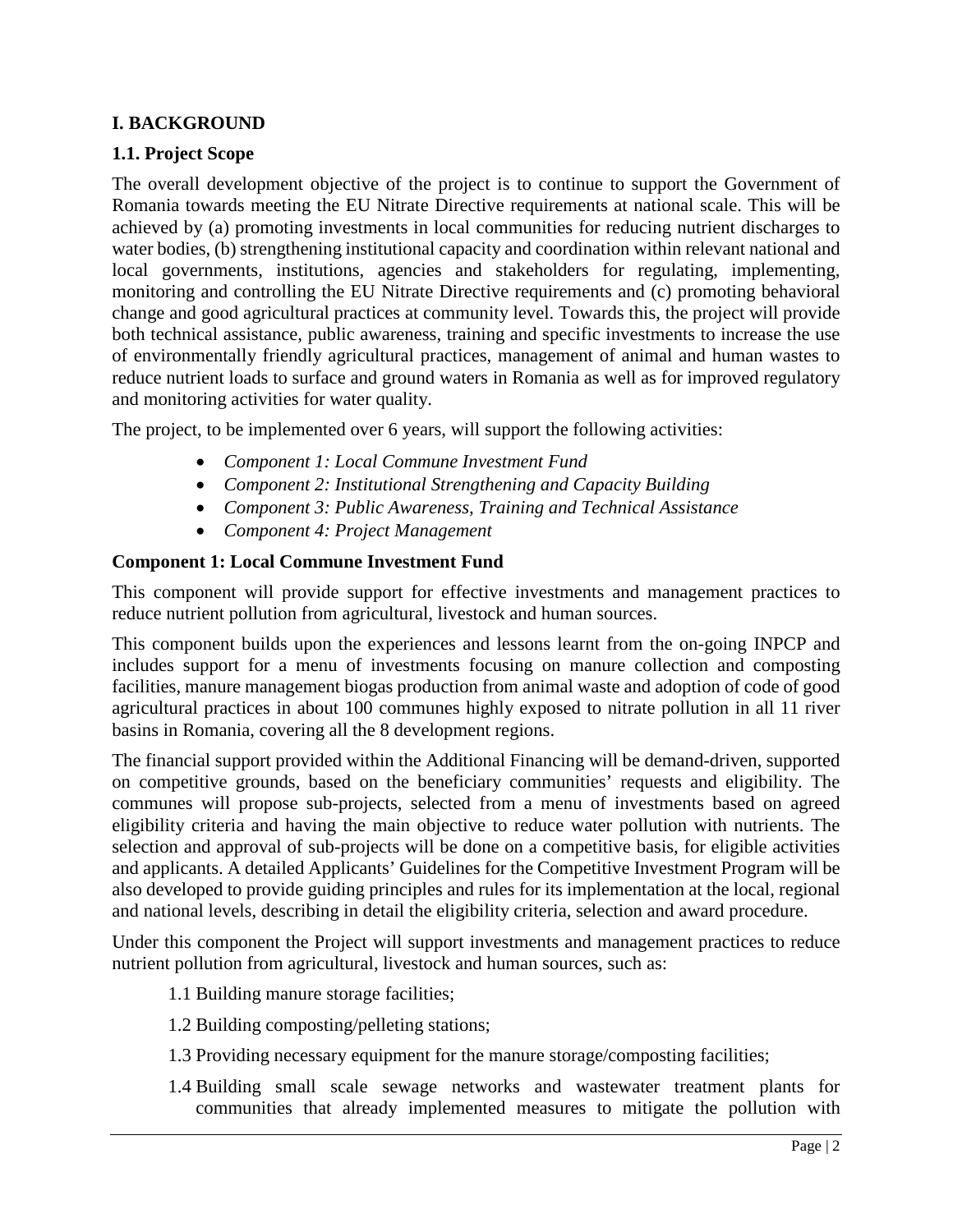nutrients originating from agriculture, but where this is still imminent due to the households having non-septic tanks from which effluent leaks directly into the groundwater;

1.5 Buffer zones, pastures rehabilitation, tree planting and afforestation to improve the protection of water bodies.

A menu of customized eligible investments for nutrient pollution reduction will be available, including facilities for anaerobic digestion as co-generation installations/biogas stations using the animal waste as main source of energy.

## **Component 2: Institutional Strengthening and Capacity Building**

The Project will support activities that aim to strengthen institutional capacity and coordination within relevant national and local governments, institutions, agencies and stakeholders for regulating, implementing, monitoring and reporting the EU Nitrate Directive requirements.

The project will contribute to building capacity by providing equipment, other required facilities and specialized training for MEWF, ANAR, MARD, Agriculture Payments and Intervention Agencies, National Environment Protection Agencies, Environmental Guard and Public Health Directorates, and selected Research Stations and County Offices for Soils and Agro-Chemistry. The financial support will include:

2.1. Development of national knowledge and training hubs, as well as support for onfarmed demonstrations, to promote adoption of code of good agricultural practices to reduce on-farm nutrient pollution;

2.2. Equipment and related software for supporting the public institutions involved in implementing the Nitrate Directive for increasing the monitoring and reporting capacity under this Directive;

2.3. Strengthening the national monitoring network for water quality under ANAR;

2.4. Training courses for control/reporting under the Nitrate Directive

2.5. Training courses for strengthening the institutional capacity of the Romanian Government (Ministry of Environment, Waters and Forests, Ministry of Agriculture and Rural Development, Ministry of Health, public authorities) for monitoring compliance with the EU Nitrate Directive;

ANAR is the national institution designated for water quality monitoring and reporting, both for Nitrate Directive and Water Framework Directive. The project will support ANAR to increase the number of monitoring stations to meet the EU requirements to cover the entire national territory. There is an urgent need to support the construction of new piezometers and to increase water sampling facilities from surface waters located on public areas, based on hydrogeological studies, to monitor diffuse pollution stemming from agricultural activities and provision of permanent access to these facilities. Also, additional pumping and sampling equipment for piezometers is required.

The local (county) Environment Protection Agencies and Public Health Directorates will receive training and equipment for fast and affordable testing of the nutrients' concentration in public wells that are used as drinking water source. This will help inform the concerned communities regarding their water supply quality and enforce restriction measures in case of polluted waters.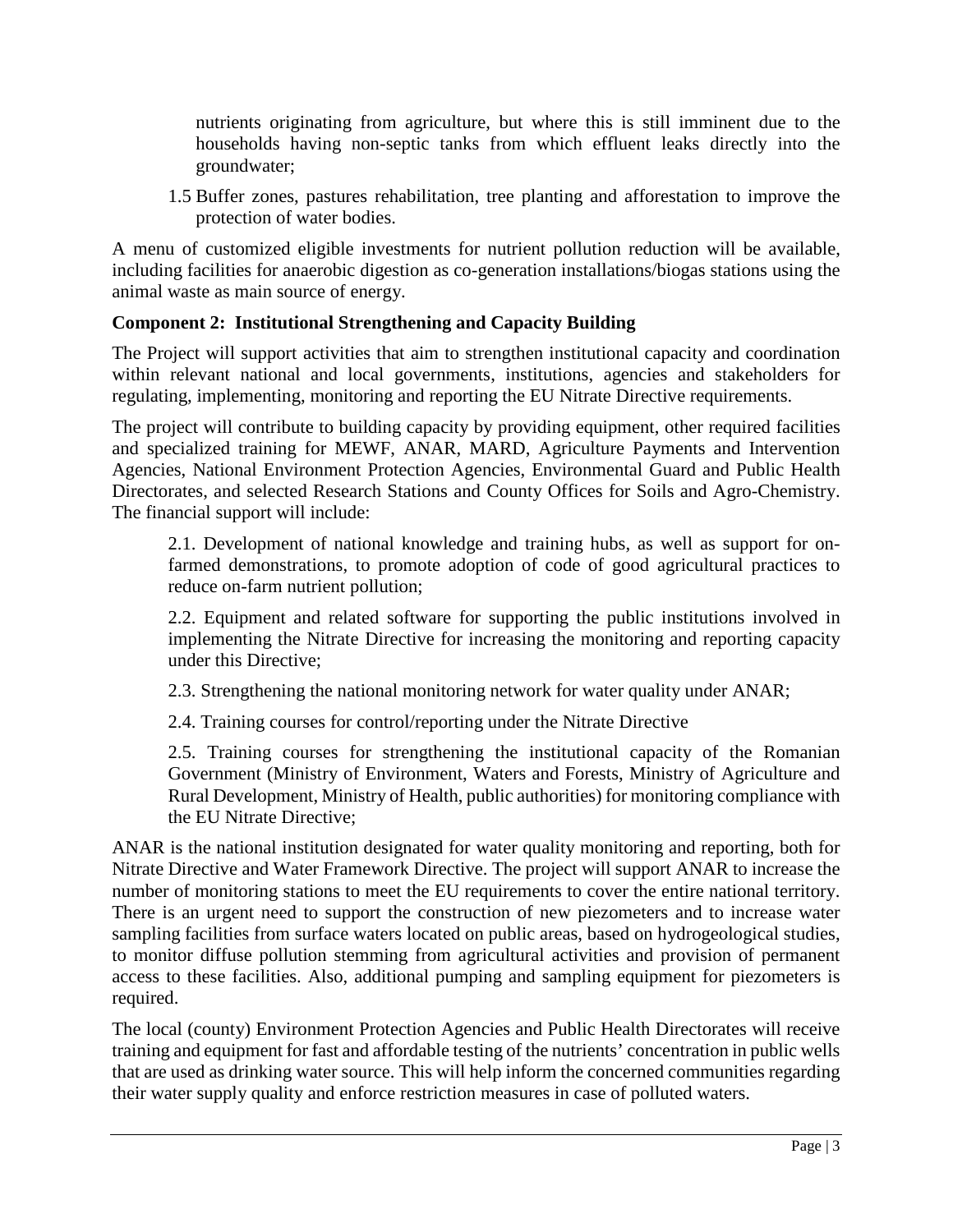The Agriculture Payments and Intervention Agencies and Environmental Guard need better procedures, regulating framework and training to report on the compliance by farmers of the Nitrate Directive requirements.

Support will be provided for the development of eight knowledge and training hubs (one in each development region) to promote adoption of good agricultural practices to reduce on farm nutrient pollution.

## **Component 3: Public Awareness, Training and Technical Assistance**

The actual INPC project is considered a brand as a result of its Public Awareness Program, implemented during the last 3 years. The continuity of the awareness campaign and its replication in other areas of the country is necessary. None of the activities proposed are new or different in their nature from those currently being implemented under INPCP. The new public awareness program will include events organized at county and commune level and wide media and on-line campaigns; it will also use other tools, such as: an intranet platform on Nitrates Directive's implementation in Romania, a smart-phone map app with the areas where the pollution reaches high levels, etc.

In addition to information provision under the public awareness campaign, INPC will provide some channels for direct citizen engagement (e.g., PMU contact information, facebook, twitter). The opportunities for providing feedback, the analysis of such feedback and the report back to communities on its results, will be strengthened under the Additional Financing. The public awareness campaign and associated activities will reflect the needs and interests of different groups, such as Roma communities and gender groups. The surveys on knowledge, attitudes and behavior will be expanded to allow for qualitative data collection and the consolidated results of the surveys will be shared with participating communities in a user friendly format. Participating municipalities will be requested to provide summaries of public consultation, including the feedback received and the responses provided.

One objective of this component will be to promote the financial instruments that will be available within the extended project to potential beneficiaries. This objective will be reached through faceto-face meetings, where the beneficiaries will find out about the Calls for Proposals sessions and will be taught how to prepare their proposals in order to be eligible. For the beneficiaries whose proposals were selected for financing, there will be specific workshops on procurement and technical issues organized, so as to facilitate a successful implementation. The promotion of the new financial instrument will be also undertaken through local media channels (radio and TV spots; press articles, etc.) and through on-line instruments. A special section dedicated to the financial program will be developed on the projects' existent website and will include periodical e-mail newsletters, containing relevant information for farmers' activities. Videos presenting farms that are already compliant with the Nitrate Directive and the provisions of the Code of the Good Agricultural Practices Code will be produced and disseminated through media and on-line channels.

The activities included in Component 3 would comprise:

3.1. Training and backstopping for potential Beneficiaries during the preparation and implementation phases; a help-desk to assist the potential Beneficiaries in identifying, preparing and implementing projects;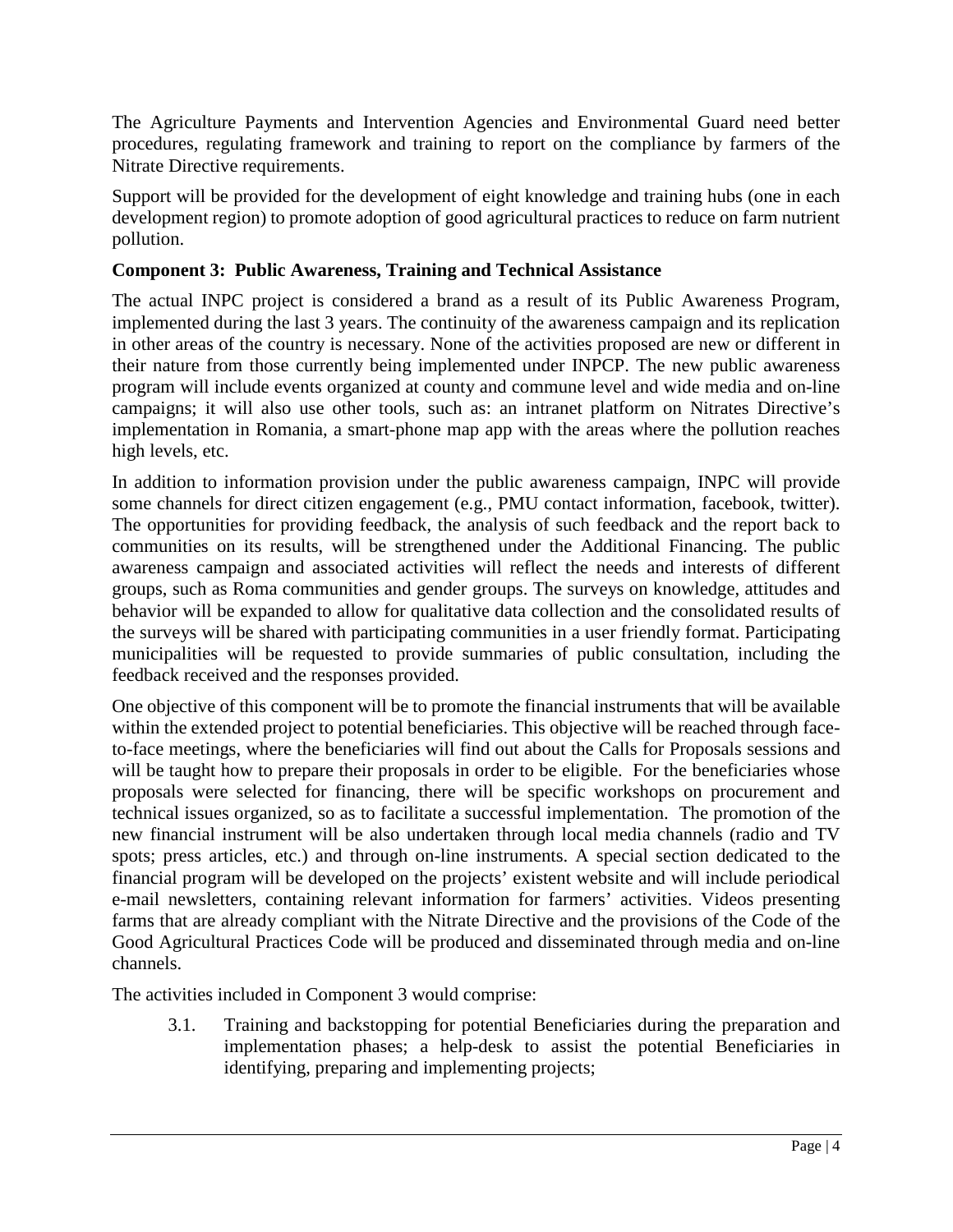- 3.2. Local level public awareness campaigns (e.g. project opening conference, dissemination of project implementation benefits, dissemination of possible sources of funding, a system of permanent information for farmers, etc.);
- 3.3. Sharing experience on implementing the Nitrates Directive (national and EU level);
- 3.4. Technical assistance for revising the Code of Good Agricultural Practices; revising / drafting the compulsory action programs, if required;
- 3.5. Other technical assistance as required.

## **Component 4: Project Management**

The Additional Financing Project will be implemented by the existing PMU located within the MEWF, enhanced with specialists in evaluation and selection of sub-projects proposals. While the beneficiaries will have a more active role in the sub-projects proposals and implementations, the PMU will have an extended role in providing information regarding the project and monitoring all project's activities, as well as ensuring the coordination of all interventions aimed at implementing the Nitrates Directive. This will involve a revision of the PMU procedures for clarifying the coordination mechanism between PMU, the beneficiaries and other institutions involved in the implementation of the Nitrates Directive.

The Applicant's Guidelines, as part of the Project Operational Manual, will detail the role and competencies of the PMU in the process of evaluation and selection of the sub-projects proposals under the first component. The PMU's role in the implementation of the other three components of the project will remain unchanged.

## **Actual situation in water and agriculture sectors**

Rural water supplies and sanitation in Romania is low compared with other European countries. With about 10 million people living in rural areas, 33% are estimated to have access to a piped water system, with fewer presumed to benefit from such a service as many systems are not functioning correctly due to poor maintenance and/or lack funds. Approximately half the rural population is served by public or private wells and the remaining 17% are served by public standpipes with varying travel distances to obtain potable drinking water. The level of sanitation is even lower. At the end 2013, only 4.7% of rural population is served by a sewerage network (approximately 95% of the sewers in Romania are in urban areas). The remaining rural areas depend, at best, on septic tanks or dry latrines, usually poorly built and maintained. Rural households and public buildings (schools, community centers, and local public administration) commonly lack indoor toilets and running water for immediate hand washing. Practices for animal manure collection, handling, and storage vary depending on tradition; however the vast majority of households do not have controls to prevent direct seepage of liquids into soil. Many rural families house their animals in a barn/shelter attached to or near the main family house. In some regions, animal waste is disposed through open dumping onto fields, often along waterways with little consideration for the value as fertilizer or threats to human health and the environment. Solid waste in rural households typically lacks a formalized collection and disposal service and is often co-mingled with animal and other wastes.

Small farms and households typically do not take into account impacts to the environment, and awareness of alternatives to meet Nitrate Directive compliance is still low. Under-development of sanitation in rural areas combined with intensive agriculture and poor livestock management cumulatively result in significant nitrate and microbial contamination of shallow groundwater – the main source of potable water. The effects of this are observed in high groundwater levels of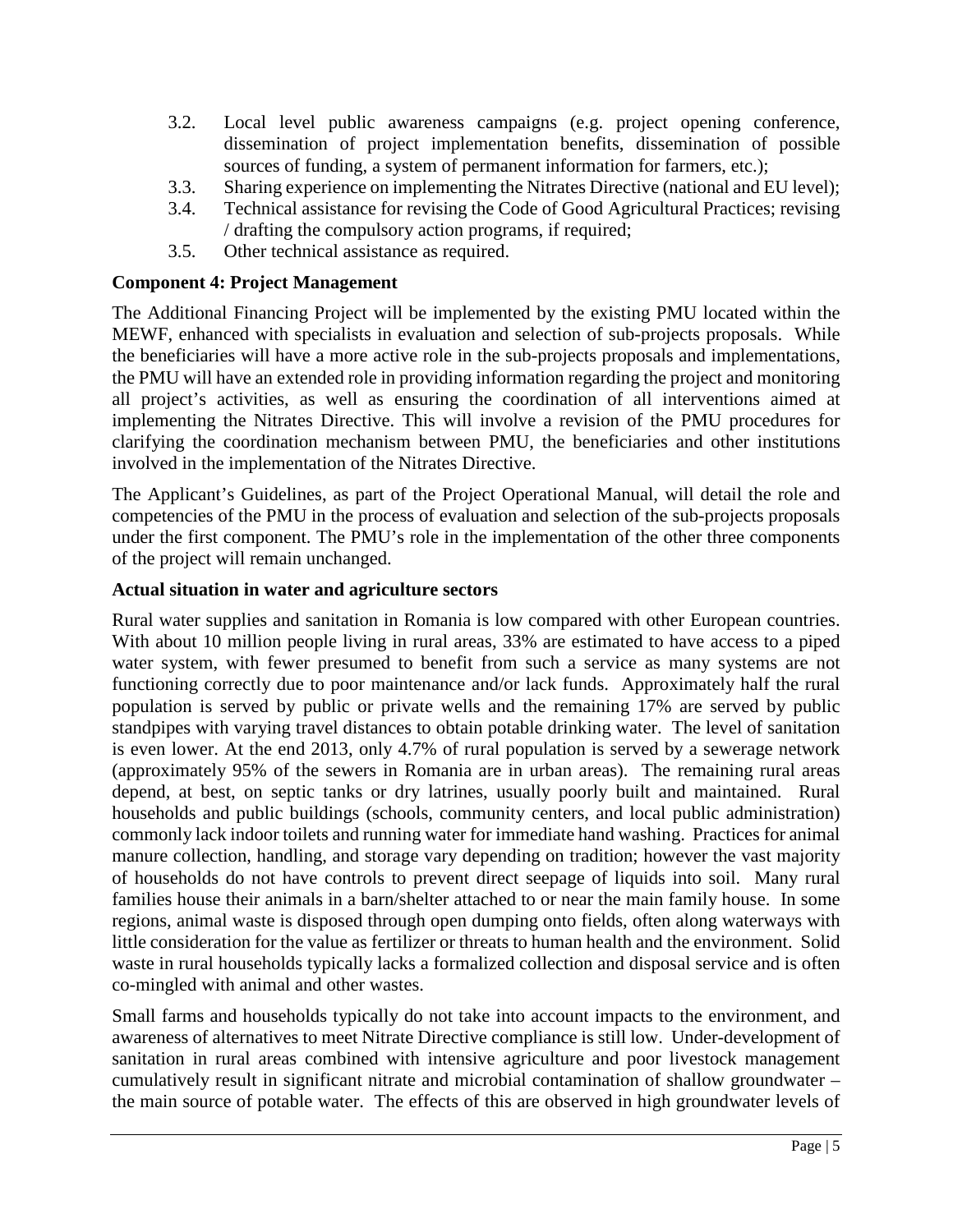nitrates and reported incidences of acute infantile methaemoglobinaemia (blue baby disease). Community well testing programs piloted in Romania indicate the problem is likely more widespread than official monitoring data shows. Pilot programs in Romania have shown that behavior can be modified through targeted programs to increase a public awareness linked with demonstrated investments, ultimately raising demand and willingness for increasing own resources for improvement.

## **1.2. Investment Component – Component 1 & 2**

The main physical investment components of the proposed project are in Component 1 (Local Commune Investment Fund) and Component 2 (Institutional Strengthening and Capacity Building).

*Type of works*. Construction will involve a range of interventions, including the construction/rehabilitation of commune level manure storage facilities, building composting/biomass/pelleting stations, rehabilitation/expansion of the commune sewage system, low-cost sanitation/wastewater control, biogas digesters associated with commune level manure storage facilities, enhancement of the existing monitoring network of the ANAR with new piezometers. All these constructions will greatly contribute to a better control and monitoring of the nutrient pollution sources.

*Planning and Design Standards.* The INPC AF project will recommend use of the designs already used during the implementation of the INPC project as they have proven to be viable and have the principles of functional appropriateness. These designs will be made available to local authorities and design architects in order to be adapted to the local conditions. However, when competing for Project's financial support, the potential beneficiaries can come with their own solutions targeting the reduction of nutrients discharge to water bodies.

## **1.3 WB Safeguards Policies and Procedures**

The major document regulating the WB environmental safeguard policy is OP 4.01 *Environmental Assessment,* which is one of ten safeguard policies that the projects submitted for the Bank financing are to comply with.

Ten safeguard policies and the +1 policy on *Access to Information* represent the framework of safeguard mechanisms applied by the WB for the sake of interests of beneficiaries, clients, stakeholders and that of the Bank. Applying these policies allows avoiding adverse impacts on the environment and people's lives, minimizing and mitigating potential unfavorable environmental and social project impacts.

- 1. Environmental Assessment (ОР 4.01);
- 2. Natural Habitats (ОР 4.04);
- 3. Pest management (ОР 4.09);
- 4. Physical Cultural Resources (ОР 4.11);
- 5. Forests (ОР 4.36);
- 6. Safety of Dams (ОР 4.37);
- 7. Involuntary Resettlement (ОР 4.12);
- 8. Indigenous Peoples (ОР 4.10);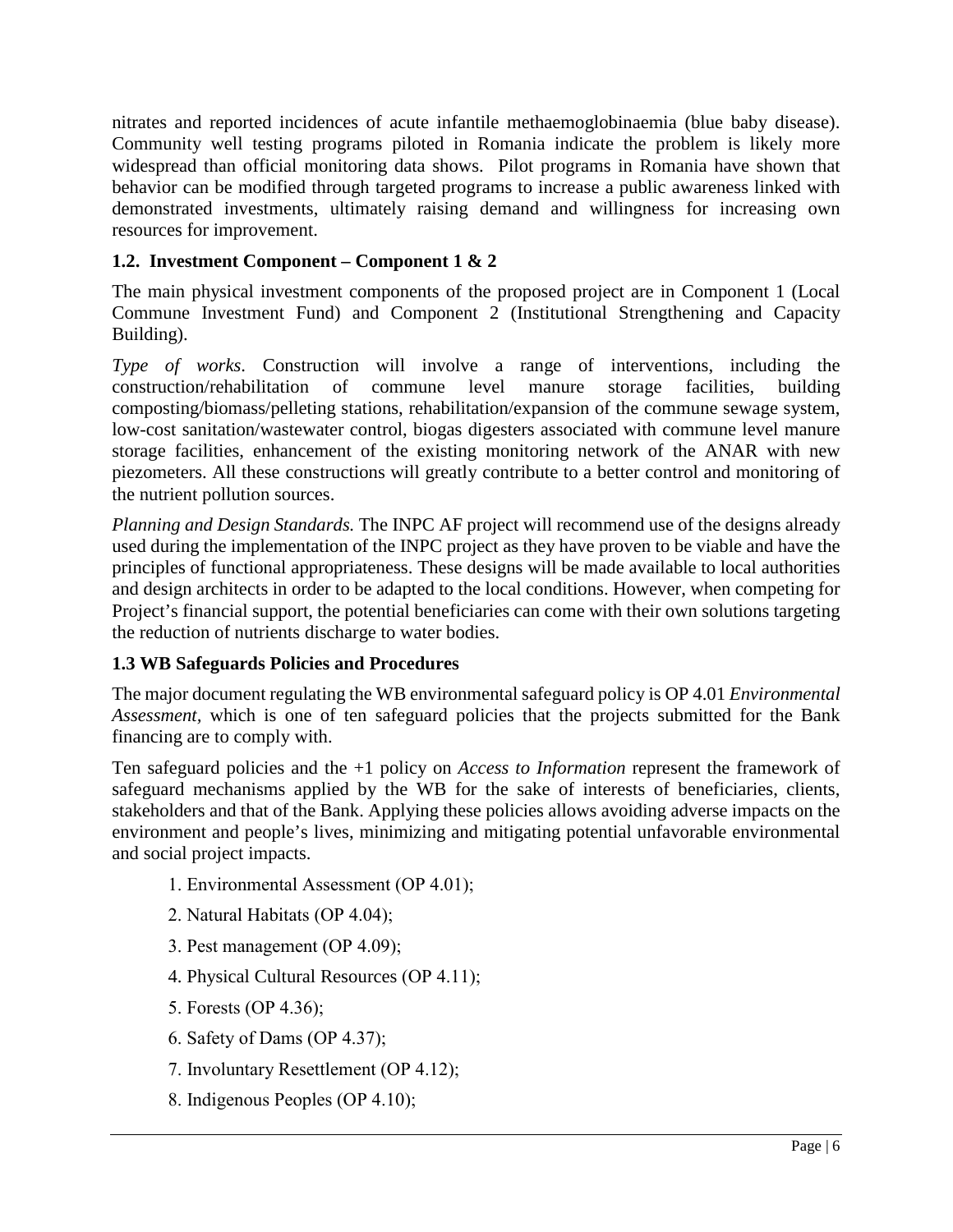- 9. Projects on International Waterways (OP 7.50);
- 10. Projects in Disputed Areas (ОР 7.60);
- +1. Access to Information

The first six policies are environmental policies and they are taken as focus during preparation of the Environmental Assessment. The seventh and eighth are social and the ninth and tenth are legal.

The objectives of 10+1 safeguard policies are to:

1) Avoid negative impacts where possible; otherwise minimize, reduce, mitigate, compensate;

2) Match level of review, mitigation and oversight to level of risk and impacts;

3) Inform the public and enable people to participate in decisions which affect them;

4) Integrate environmental and social issues into project identification, design and implementation.

Principles of OP 10+ 1:

- In case of discrepancy between the requirements of OP 10+1 and those of the national legislation norms, the more stringent ones prevail;

- In case of conflict between the OP 10+1 and the national environmental requirements, the WB policies will prevail (even if some parts of the project are financed by the Government of Romania or third parties).

The legal basis for such approach is the Agreement ratified by the Romanian Parliament, which carries the force of an international treaty and prevails over the national legislative acts.

The major requirements of the environmental policies are stated in the Annex 4.

## **Environmental Safeguards**

The project is classified Category B - partial assessment, and triggers two safeguards: OP 4.01 (Environmental assessment), and OP 7.50 (Projects on International Waterways). The required mitigation measures for the project activities are standard and widely used in construction practices. They are well prescribed in the Environmental Management Plan (EMP), which was prepared for the original project. Since the Additional Financing for the project will support the same types of activities as under the original project, the existing EMP is updated (the actual version) and applied also for the AF. The EMP stipulates that all contracts for construction works include requirements for implementation of the specific measures as per EMP provisions and good construction practices. In addition to the overall project EMP which identifies the range of issues expected, all sub-investments will require an environmental approval from the local (county) environmental protection agency.

The AF will scale-up the original project nationwide, and would allow for six more years the financing of investments in local communes for reducing nutrient pollution, as well as support institutional strengthening and capacity building for compliance and improved agricultural practices.

The immediate impact of the proposed investment activities on the environment would be limited and can be divided into construction impacts and operational impacts. Potential adverse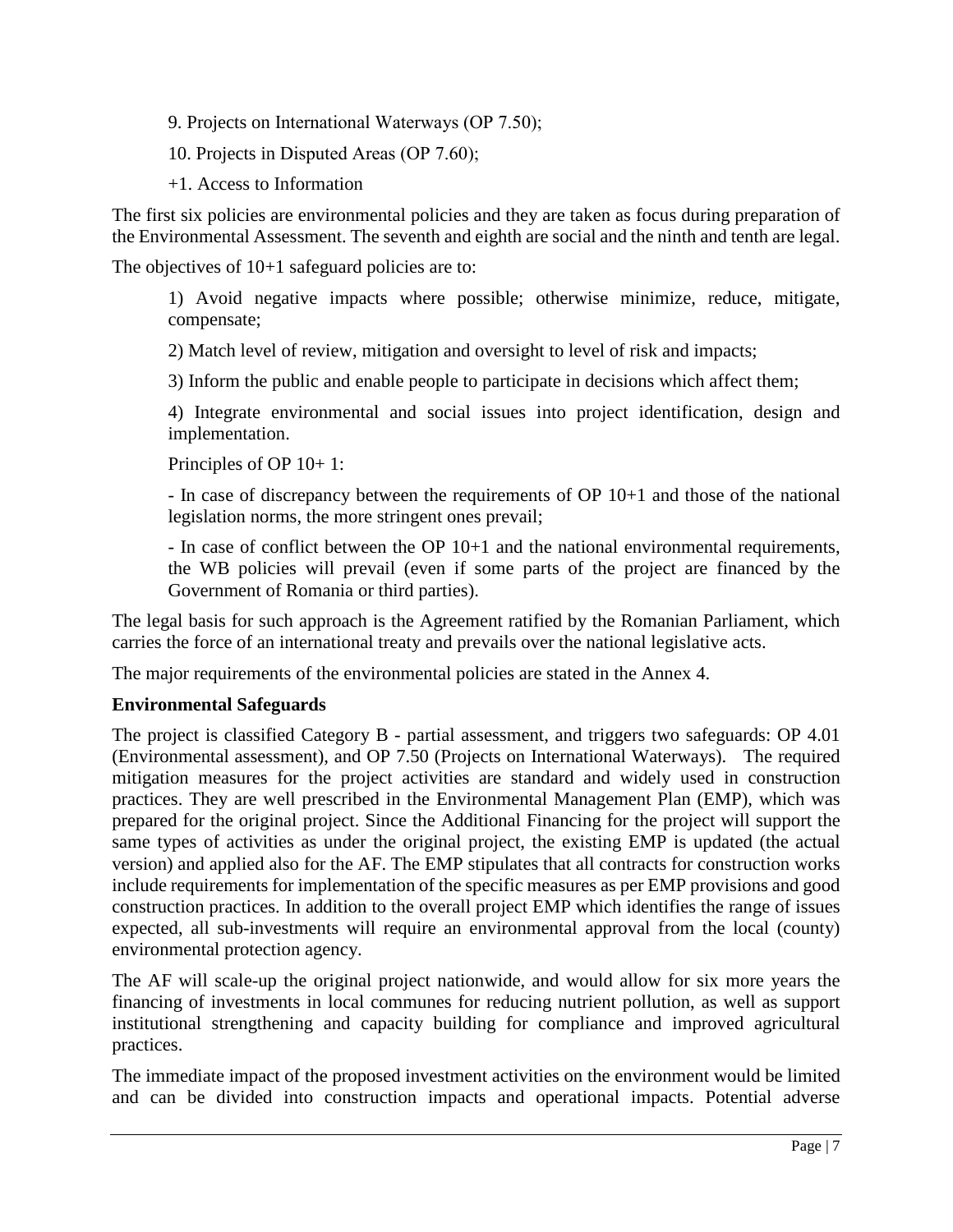environmental impacts from construction activities are summarized below and are restricted in scope and severity:

- Dust, noise, and soil erosion during construction activities;
- Inappropriate disposal of construction debris;
- Unsafe handling of hazardous building materials (e.g. asbestos), if any are encountered;
- Potential impacts on trees and vegetation
- Sediment loads in waterways in case of necessary stream crossing
- Unsafe practices during operation of the constructions;
- Possible negative impacts on buildings with cultural importance.

Potential impacts from operations of proposed investments have been identified as:

- Potential leakage of manure from commune level storage facilities or composting/pelleting stations if construction does not adhere to designs
- Inappropriate manure/leachate spreading on fields if code of good agricultural practices are not followed
- Odor/smell and noise from wastewater pumping stations or treatment facility if poorly maintained
- Potential impacts on receiving waters/ streams if quality of wastewater effluent is not ensured
- Illegal deposit of toxic or hazardous wastes at the commune waste platforms (materials which the platform was not designed for).

The long-term environmental impacts anticipated are positive and linked to the overall project's global environment objective to reduce nutrients in surface and ground water bodies.

These risks are anticipated in advance of project implementation and addressed by local regulations and direct mitigation activities in the design, planning and construction supervision process as well as during the operation of the facilities.

Since the whole territory of Romania drains into the Black Sea and Danube River Basins, and the project will cover all 11 river basins in Romania, the Bank policy OP 7.50 – Projects on International Waterways is triggered. However, as in the parent project, the AF consists only of upgrading/extension of small-scale sanitation facilities in about three-four rural areas (communes), and meets the criteria for an exception to the notification requirements under paragraph 7(a). The limited wastewater collection and treatment investments meet exception 7(a) because they are small-scale rural investments dealing with rehabilitation/extension of existing schemes which would not have any adverse change to the water quality or quantity to other riparian. Consequently, an exemption to the requirement to notify other riparian in line with paragraph 7(a) of OP 7.50 was granted by ECA Regional Vice President on November 17, 2015.

## **1.4 On-going INPCP investment Program - Lessons Learned on Environmental Mitigation Aspects**

Significant project implementation experience has been gained through implementation of the APCP (pilot in Calarasi County) and INPC Projects. Some of the key lessons from this include: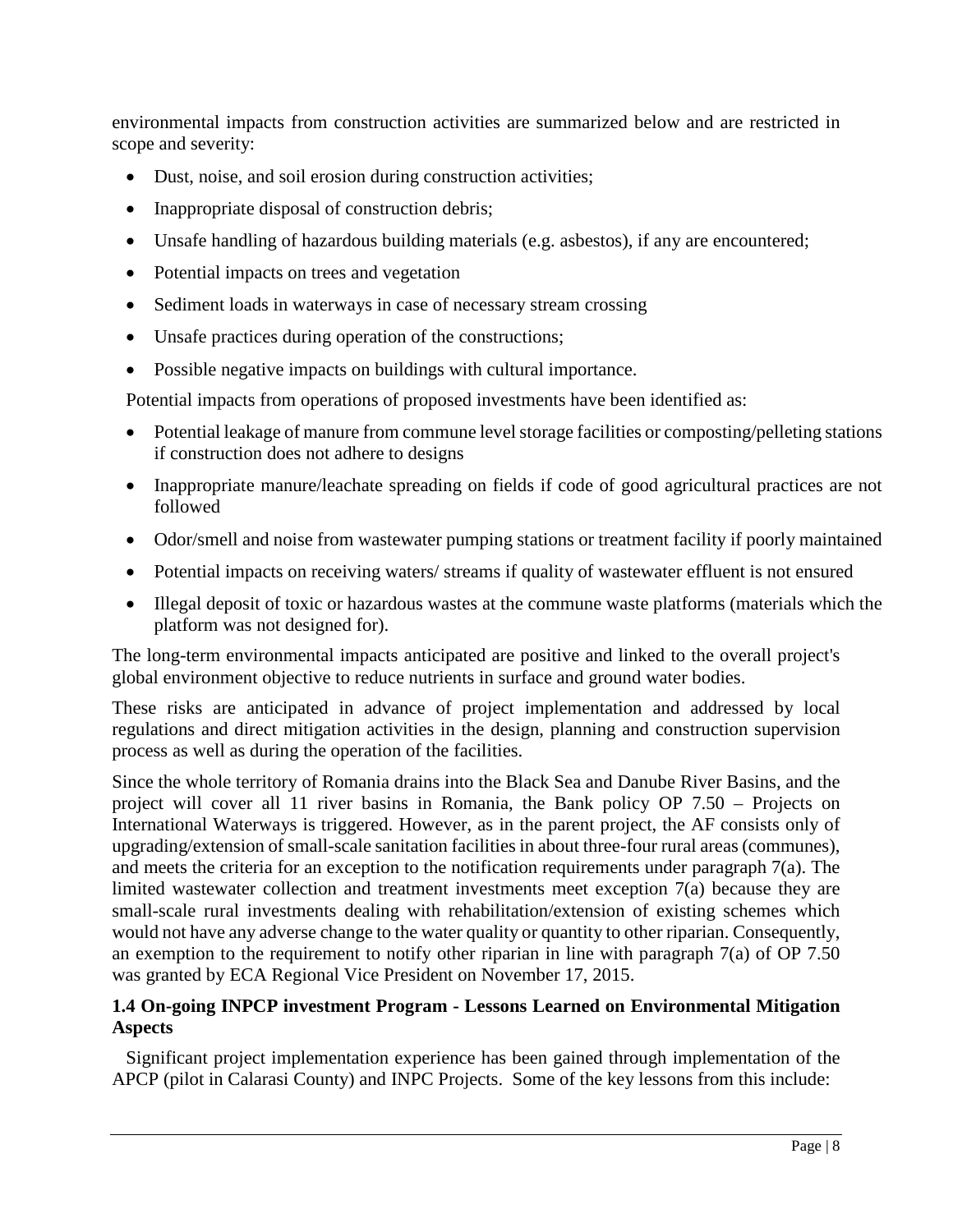- Early and continuous involvement of local administrations and communities in project preparation and implementation is essential to ensure ownership and make the project successful.
- Mitigation measures to reduce nutrient discharge should yield tangible results for the key stakeholders, specifically local communities, to ensure adoption. For example, commune manure platforms would need to demonstrate their use to all residents for them to continue to want to sustain and operate this.
- Testing and demonstration activities are crucial in achieving the dissemination of the project results and the ensuring replicability of the project interventions.
- Dissemination of information through a wide public awareness campaign is critical to the widespread adoption of new technologies and practices. Furthermore, information is needed early in the project cycle to overcome the considerable lack of understanding of the health and environmental benefits from improved waste management, and achieve significant participation levels' in project activities.
- To achieve environmental, social and financial sustainability, project activities must be sitespecific and address local issues and needs.
- Effective monitoring and evaluation mechanisms need to be developed and applied to measure project impact and feed lessons learned into project design.
- The nitrates problem cannot be addressed through agricultural measures alone. An integrated program to improve rural water and sanitation and solid waste management should be tackled.

A mid-term evaluation of environmental issues was conducted under the APCP and INPCP projects which concluded overall that environmental aspects has been well adhered to and that no adverse impacts were generated from construction of operations. Significant environmental benefits could be observed from many of the project interventions. The review noted an overdesign of the groundwater monitoring systems around the manure platform (as recommended in the Platform Operations Manual) and recommended that only two groundwater observation wells (up and downstream) would suffice. The lack of full time security at the site was highlighted as a potential weak point which opened the site up to vandalism (some well tops were taken for metal value). Site operations and security coverage were combined as a result of this recommendation after the mid-term. The importance and linkages of manure waste separation and household waste was also highlighted. As a result, several communes formalize collection of both manure and household waste and established a fee collection system to sustain this service. A social survey has further underscored the importance of establishing a collection system for waste investments supported under the project.

## **1.5 Institutional and Implementation Arrangements**

The project's investments will be managed by the INPC – PMU monitoring and evaluation specialists assisted by the technical support staff hired specially for this purpose in each Water Basin Administration (WBA). They will have mentioned in their TORs specific responsibilities related to management of investment components of the project.

In addition, at each construction site the beneficiary will provide on its own costs and in accordance with the prevailing laws, local personnel for daily supervision and monitoring of the construction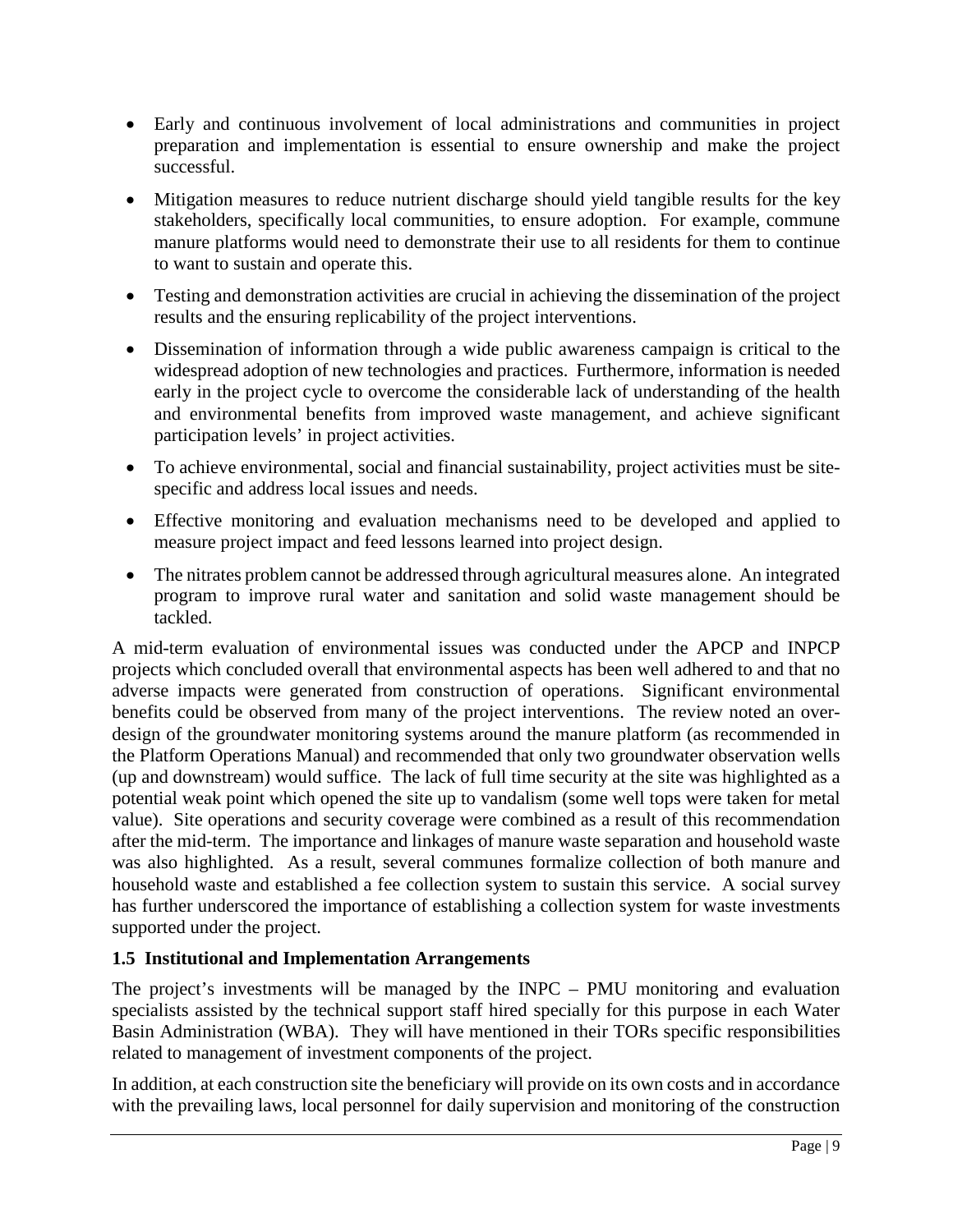works. They will have also the attribute to make the contractors observe the environmental standards while performing their duties (See Annex III).

Plans for each construction will include measures to ensure that the environment is not negatively affected by the civil works to be supported by the project. The project beneficiaries (communities) will have the responsibility to prepare the necessary documentation by taking the following steps:

- clarify the legal status of land sites allocated to the future construction (all investments should verify commune ownership and ensure there are no encroachments on the property);
- prepare a technical documentation for the construction (this documentation should also contain description of the internal monitoring and supervision of works systems);
- request an Urbanism Certificate from the Local County;
- obtain all approvals including environment as specified within such Urban Certificate;
- obtain all operations permits including the environment permit;
- obtain explicit authorization for stream crossing or work in or near protected areas if necessary.

The proposed investments are not expected to trigger a need for a full EIA under Romanian law (EGO 195/2005).

INPC – PMU and its supporting technical staff at the WBA level will monitor environmental aspects of the approved projects during the whole project lifecycle. During the whole duration of the project implementation, the technical support staff in WBA will carry out periodic monitoring and evaluation of the environmental performance of the works, particularly prior to the disbursement of installment payments or when considering any extension of disbursement schedule is requested. This would allow the INPC - to observe potential controversial projects impact, to recommend remedial actions to be taken and to ensure that the Bank policies and the domestic legal requirements are met and local beneficiaries (Mayor, Commune Council, the community etc.), are enough aware that these concerns should be properly addressed.

For the purpose of the project implementation the Inter-ministerial Committee for the implementation of the Nitrates Directive in Romania will act as a Project Steering Committee. It will be responsible with the overall overseeing and coordination of the project activities, and it will consist of representatives of the MEWF, MARD, MOH, MRDPA supported by technical experts from the national institutes under the coordination of these ministries. The Project Steering Committee will provide the overall guidance on project implementation and it will ensure a coordinated approach at the Government level.

INPC - PMU will submit to the Steering Committee regular reports on the implementation of the project including among others the environmental performance of its interventions. The Environmental Supervision and Performance Report chapter shall include the following:

- the results of the field supervisors screening and review procedures;
- a description of any operations not currently in compliance with environmental requirements as per its corrective action measures and of the actions that have been taken or will be taken to correct the situation.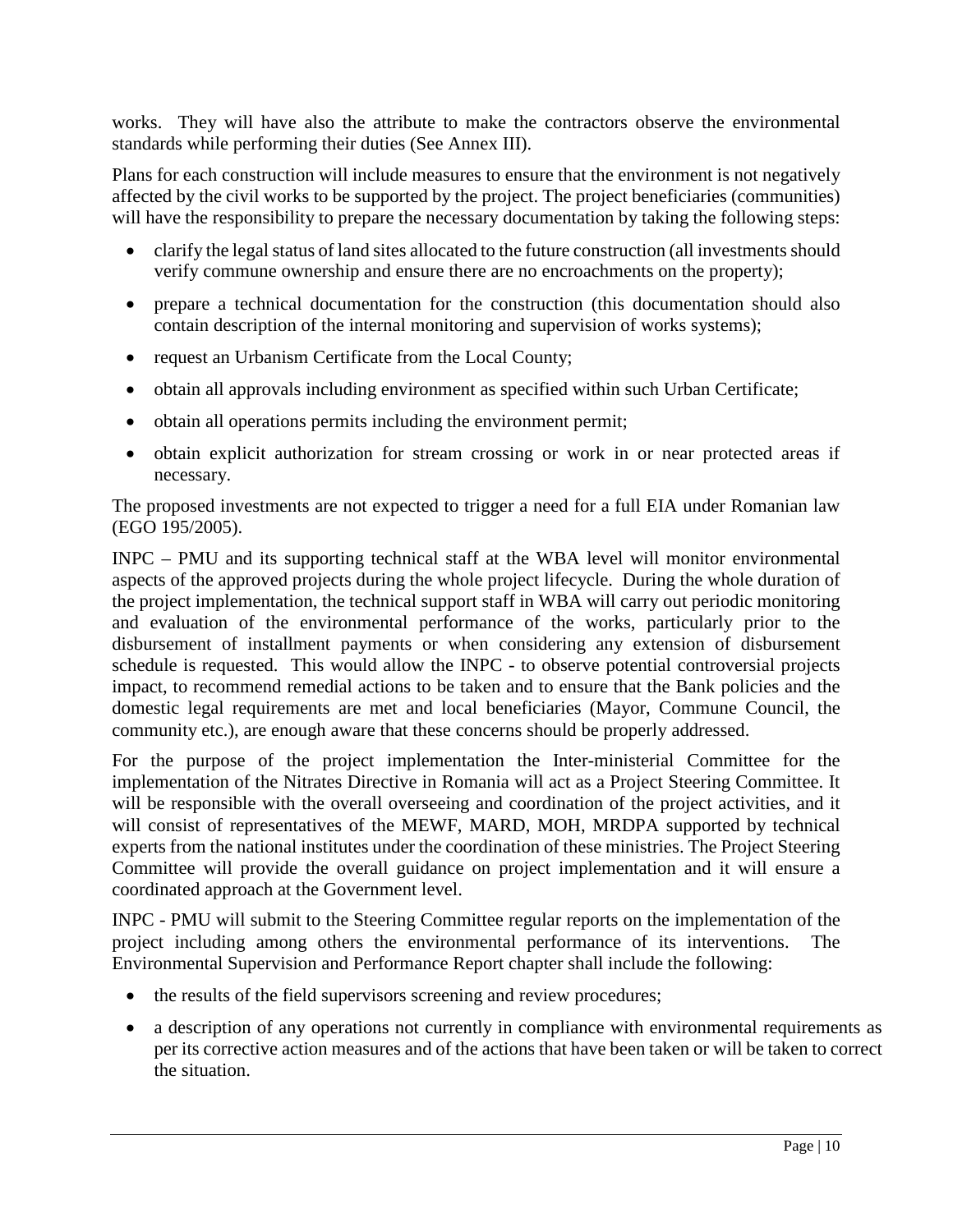## **1.5. Current Environmental Regulatory Framework in Romania**

This section briefly describes the main existing environmental regulations and standards relevant to the project and makes reference to institutions at the local and national levels responsible for issuing permits, licenses, and enforcing compliance of environmental standards. A more comprehensive list of the legal and institutional framework is provided in Annex I.

EGO 195/2005 approved by Law no.265/2006, other organic and major laws on various domains, International Conventions and treaties signed and ratified by Romania, different governmental decisions or ministerial orders, National Environmental Strategy and National Environmental Action Plan (NEAP) define the legal framework of environmental protection and related activities. EPL delegates most state authority to the central environmental protection authority that is the Minister for Environment, Waters and Forests (MEWF) and its territorial affiliates (NEPA, Local Environmental Protection Agency-LEPAs). EPL, which approaches the EU standards, sets forth general principles of environmental policy (polluter-pays, integrated monitoring, sustainable development, NGOs and public participation, international cooperation, rehabilitation of degraded areas) and adopts the general ways for the enforcement of these principles, such as: harmonization of environmental policies and development programs, correlation between special and environmental development, compulsory use of the environmental permitting procedure for certain economic and social activities with significant environmental impacts, use of economic incentives.

Agencies (entities) proposing new investment projects that are likely to have a significant environmental impact have to apply for environmental agreement. This might be awarded only after a serious environmental impact assessment accomplished by accredited experts and accompanied by a public debate. Potential impacts, mitigation measures and the necessary monitoring system should be outlined in this process. After project commissioning, an environmental authorization is also required. This might be issued after LEPA staff verified the compliance with environmental agreement provisions. Without these certificates, the proposed activity is not allowed to proceed. Awarding of environmental agreement is made simultaneously with other needed approvals, but the environmental authorization is preceded by obtaining of other approvals (for telecommunication utilities, for natural gas network, for electric power, from the Fire Commandment, etc.), the Water Permit being the most important one. The management agency of each activity is obliged to set up its own internal or self-monitoring system. Parameters to be monitored are established according to the provisions included within environmental agreement and environmental authorization. Data has to be registered and made available for LEPA staff. External Monitoring performed by LEPA is oriented mostly to the recognized important polluters, due to the serious scarcity of the necessary monitoring, analysis and information equipment.

*Environmental Impact Assessment (EIA)*. The accomplishment of full EIA on which basis the environmental agreement would be issued, is mandatory for all activities listed in Appendix I of the GD no.445/2009 on the framework procedure for environmental impact assessment for certain public and private projects, as well as all projects proposed for the costal zone and those proposed in protected hydro-geological areas. Projects listed in Appendix II of the same normative act, projects proposed within a natural protected area and those designated for the management of the natural protected areas are subject to the screening procedure. The result of the screening procedure is a decision based on which the project is further subject to the EIA or not. The current regulations require that the information provided by the developer of the EIA process shall include the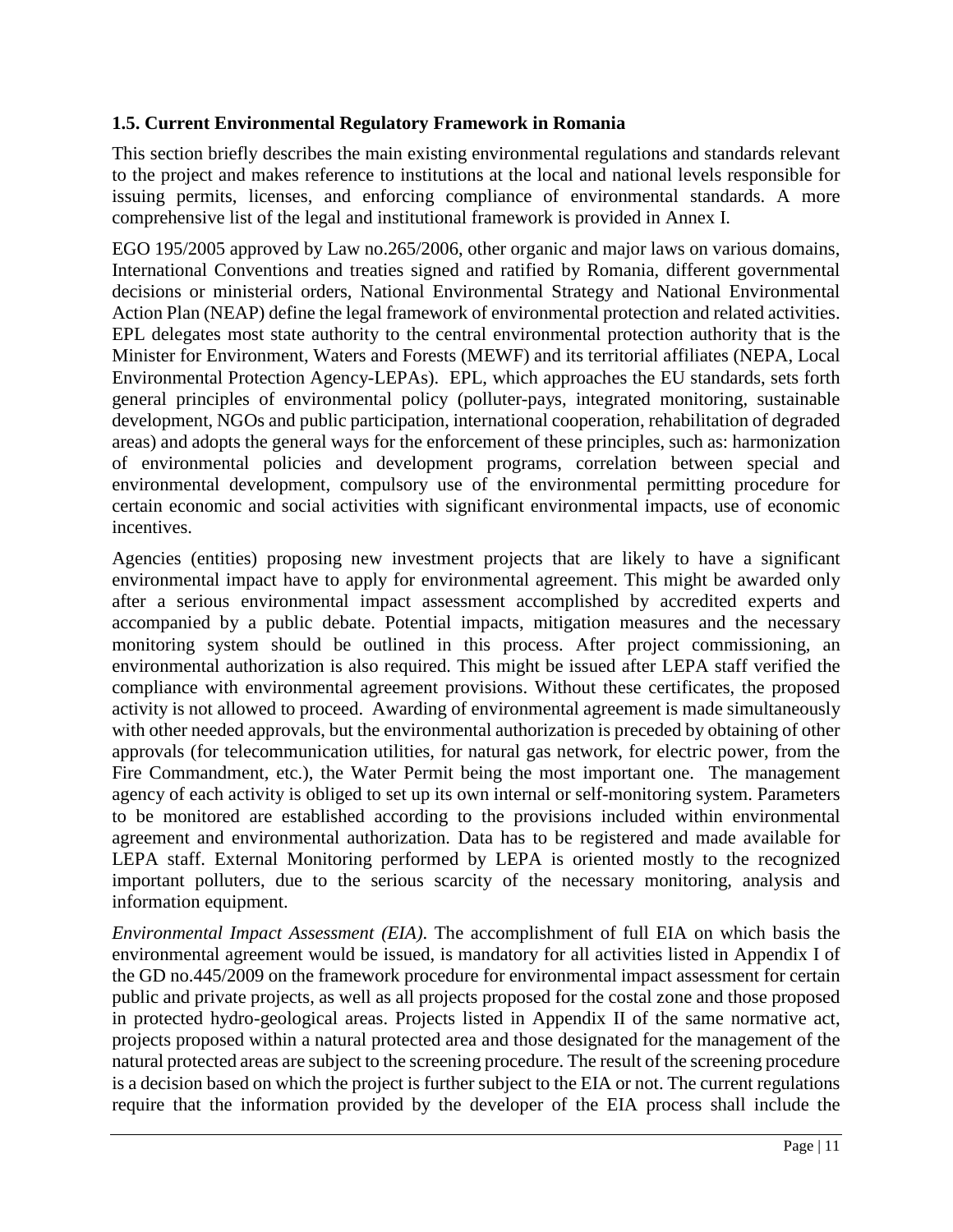measures envisaged in order to avoid, reduce and where possible, offset the significant adverse effects.

The EIA procedure comprises a mandatory involvement of the public and the public authorities with environmental protection responsibilities. The public comments are taken into account in the EIA procedure. The public authorities with environmental protection responsibilities are always involved in the Technical Review Committee-which is mandatory required by the national EIA procedure.

The national EIA procedure is detailed within MO 135/2010. The national EIA procedure is applied also using the guidance of the MO 863/2002. (Screening, Scoping and Review Guidance) and, as appropriate, on the requirements of the MO 864/2002 on the transboundary EIA procedure.

## **II. ENVIRONMENTAL MANAGEMENT PLAN**

## **2.1 Introduction**

The Environmental Management Plan (EMP) has been prepared to integrate environmental concerns into the design and implementation of the proposed project. The EMP would support:

- (a) inclusion of EMP follow-up procedures in the operational processes of **INPC-PMU** and its support staff at Water Basin Administration level;
- (b) highlighting the EMP follow-up responsibility in the TORs of the **INPC-PMU** and its support staff at Water Basin Administration level;
- (c) training of designated staff from **INPC-PMU** and its support staff at Water Basin Directorate level in project implementation, supervision and monitoring and evaluation;
- (d) site-specific environmental screening concerning all project supported constructions;
- (e) monitoring and evaluation of mitigation measures identified in the site-specific reviews;
- (f) inclusion of Environmental Guidelines in the design of all works to be performed under the INPC Project.

## **2.2. Establishment of Environmental Expertise within the Project Implementation Structure**

The Monitoring & Evaluation Specialists assisted by the technical support staff in the WBA and would be responsible for coordination and supervision of the environmental plans and risk mitigation measures undertaken in the project. They will work in close cooperation with Local Environment Protection Agencies and they will ensure: a) coordinate environmental training for staff, designers and local contractors; b) disseminate existing environmental management guidelines and develop guidelines in relation to issues not covered by the existing regulations, in line with EU standards for implementation, monitoring and evaluation of mitigation measures; c) ensure contracting for construction and supply of equipment includes reference to appropriate guidelines and standards; and d) conduct periodic site visits to inspect and approve plans and monitor compliance.

## **2.3. Site Specific Environmental Screening and Review**

As a part of the EMP, all project supported activities related to works would be subject to a sitespecific environmental screening and review process, according to the requirements of the Environmental Protection Law. The Local authorities are obliged according to the law to submit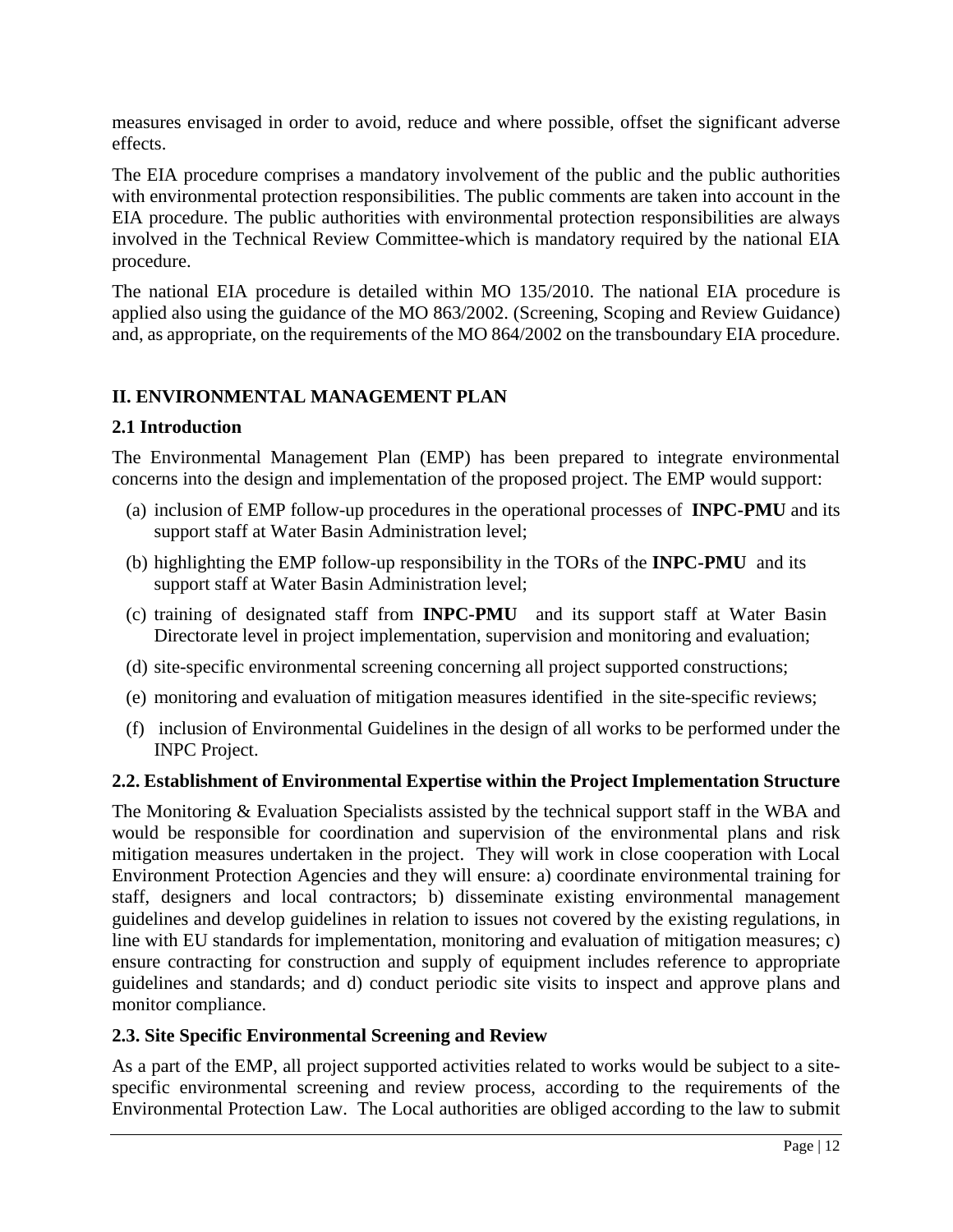an Environmental Approval for the civil works. This process requires mitigation of site-specific environmental impacts and would use a standardized appraisal format that includes, but is not limited to, review of:

a) current environmental problems at the sites (soil erosion, water contamination, etc.);

b) potential environmental impacts, if any, due to the project disposal waste from construction, waste handling and disposal, construction noise and dust, etc);

- c) any cultural assets that might be found in the place of construction, and
- d) associated public safety and operational risks.

## **2.4 Supervision**

The environmental issues including mitigation measures would be supervised periodically by the PMU M&E Staff supported by the 2 technical support staff located in the Water Basin Administration. No unusual environmental impacts related to construction activities are anticipated under the proposed program given the relatively small size of the investments and their location outside the main commune inhabited areas. These investments are expected to be environmentally beneficial since they will be following the improved planning and design standards established and tested during the implementation of the APCP and INPC project; none of the units to be financed is expected to have any large scale, significant and/or irreversible impacts.

The potential negative environmental impacts are expected to be localized or able to be mitigated during the implementation stage. In addition, there are environmental regulations in force in Romania, which make control and supervision of construction works mandatory (Romanian Licensing and Permitting Procedures are presented in Annex II). Contracts and bill of quantities will include clauses for appropriate disposal of construction debris, including hazardous materials that may be encountered. Existing regulations require, and procurement documents will specify, that no environmentally unacceptable materials can be used.

The EMP presented below identifies the environmental impacts and proposed mitigation measures for most of the activities under the Components  $1 \& 2$ :

## **DURING THE CONSTRUCTION PHASE**

The construction phase is limited in time. The average construction time for one commune level platform or for one composting/ pelleting station is 4 months with the lower limit being 3 months and maximum time 5 months (influenced by the weather conditions. Building wastewater infrastructure may last between 6-18 months (influenced by the length and complexity: only sewage system or together with the wastewater treatment plant).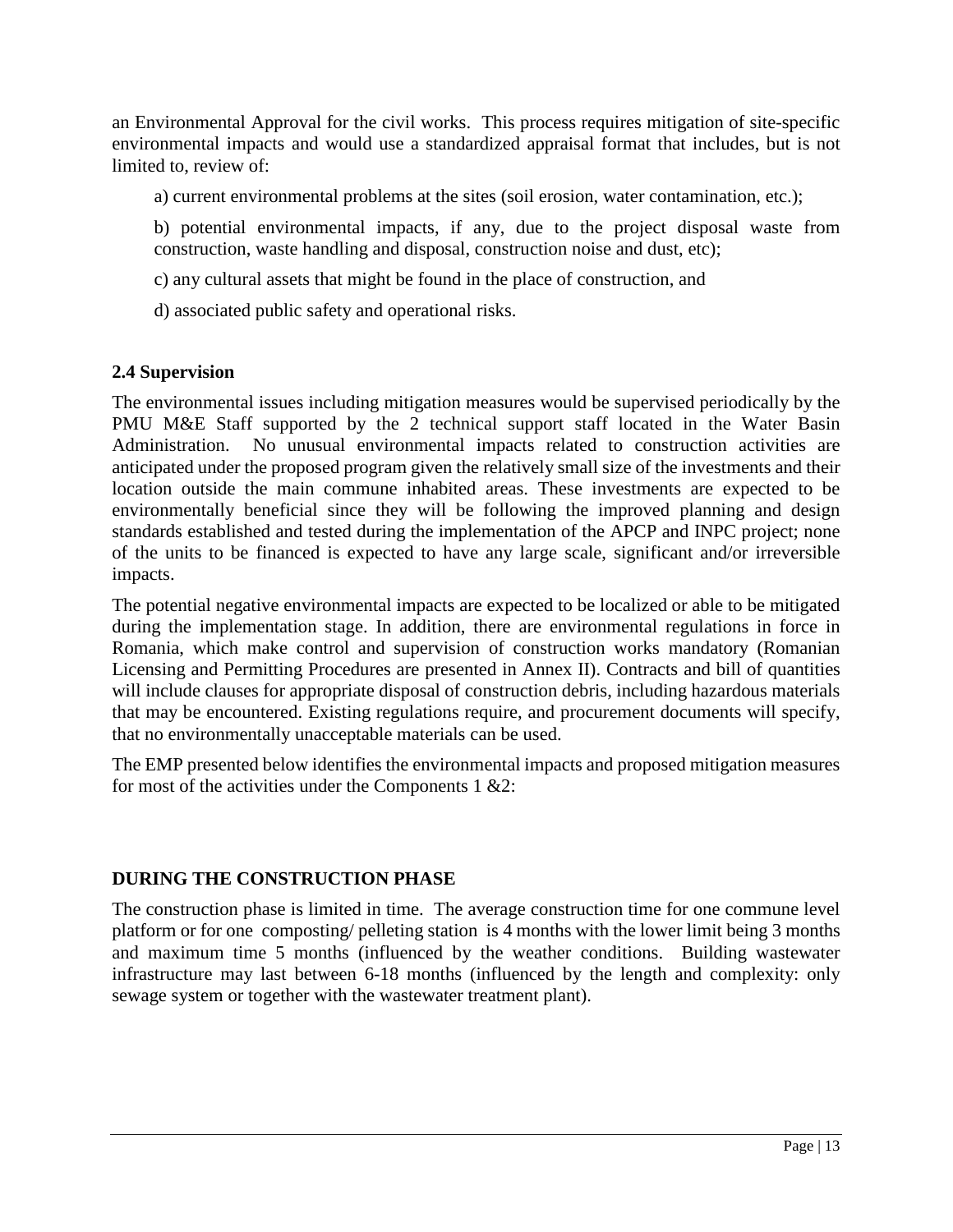| <b>Environmental</b><br><b>Component</b> | <b>Impacts</b>                                                       | <b>Mitigation Measures</b>                                                                                                                                                                                                     | <b>Institutional</b><br><b>Responsibility</b> |
|------------------------------------------|----------------------------------------------------------------------|--------------------------------------------------------------------------------------------------------------------------------------------------------------------------------------------------------------------------------|-----------------------------------------------|
| Physical<br>Environment                  |                                                                      |                                                                                                                                                                                                                                |                                               |
| Soils                                    | Contamination from<br>waste materials                                | Protection of soil surfaces<br>during construction;<br>control and daily cleaning<br>of construction sites;<br>provision of adequate<br>waste disposal services.                                                               | Contractors                                   |
| Water                                    | Clogging of<br>drainage works<br>Introduction of<br>hazardous wastes | Special attention to<br>drainage, proper disposal<br>of oil and other hazardous<br>materials; Rehabilitation<br>of adequate sanitary<br>facilities, including<br>appropriate disposal of<br>wastewater and sewerage            | Contractors                                   |
| Air Quality                              | Dust during<br>construction                                          | Dust control by water or<br>other means to keep dust<br>down if problem is evident                                                                                                                                             | Contractors                                   |
| Noise                                    | Noise disturbance<br>during construction<br>or operation             | Restrict construction to<br>certain hours; Generators<br>and air compressors will<br>be located as far as<br>possible from residential<br>homes and stopped their<br>operation during work<br>breaks or when it is not<br>need | Contractors                                   |
| Social<br>Environment                    | Ensure appropriate<br>setbacks from<br>residential areas             | Construction equipment<br>staging should not restrict<br>access and daily life of<br>commune residents; will<br>be installed culverts<br>crossing over ditches to<br>allow easy access for<br>residents                        | Contractors                                   |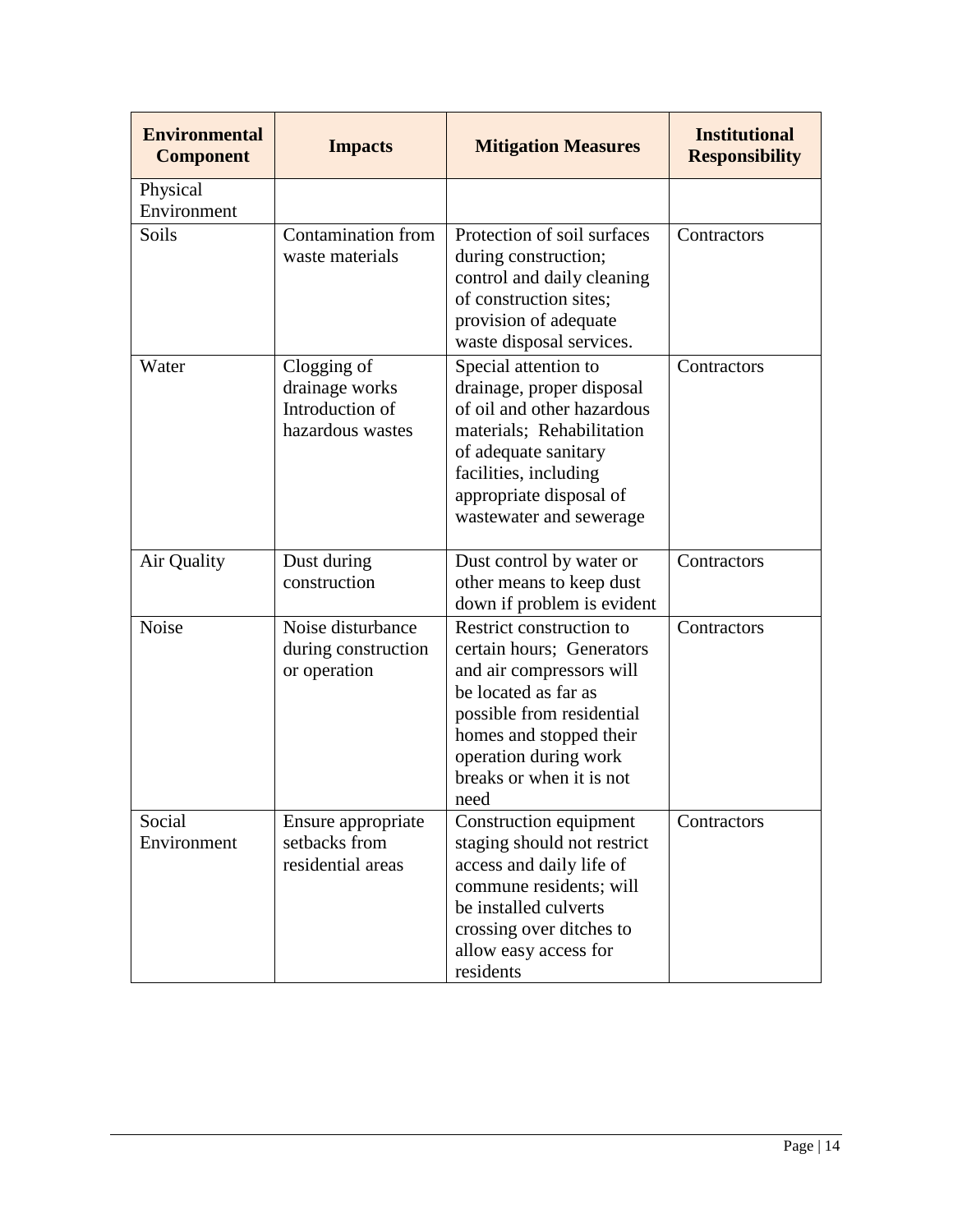| <b>Environmental</b><br><b>Component</b> | <b>Impacts</b>                                                                                                                                                                                                                                                                                                                                                                                    | <b>Mitigation Measures</b>                                                                                                                                                                                                                                          | <b>Institutional</b><br><b>Responsibility</b> |
|------------------------------------------|---------------------------------------------------------------------------------------------------------------------------------------------------------------------------------------------------------------------------------------------------------------------------------------------------------------------------------------------------------------------------------------------------|---------------------------------------------------------------------------------------------------------------------------------------------------------------------------------------------------------------------------------------------------------------------|-----------------------------------------------|
| Aesthetic and<br>Landscape               | Risk of construction<br>debris dumped into<br>nearby water<br>bodies; Disposal of<br>construction waste:<br>except for wood<br>paints, all other<br>building materials<br>are non-hazards<br>(lime, cement and<br>sand plaster,<br>concrete, glass,<br>ceramics-electrical<br>and sanitary, fabric<br>insulated copper<br>wiring, cast iron<br>sanitary pipes,<br>galvanized water<br>pipes, etc) | The building site will be<br>cleaned and all debris and<br>waste materials will be<br>disposed of in accordance<br>with clauses specified in<br>the bills of quantities. The<br>sites for disposal of<br>construction waste will be<br>government-approved<br>sites | Contractors                                   |
| Human Health                             | Construction<br><b>Accidents, Handling</b><br>of asbestos material                                                                                                                                                                                                                                                                                                                                | Specially designed systems<br>for handling/disposal of<br>hazardous wastes; fencing<br>the site to prevent<br>unauthorized access; the<br>site will be marked and<br>signaled with visible signs<br>warning residents of all<br>potential hazards.                  | Contractors                                   |

Supervision to be done by INPC – PMU and its technical support staff in WBA assisted by inspectors in LEPAs and in the Local Inspectorate for Quality in Constructions.

## *Issues Related to New Construction*

Project site selection will ensure that sites for new construction are located outside the inhabited areas, are public domain, commune-owned, and new land is not to be acquired from private owners. No resettlement envisaged in order to have access to the land for construction. All land will be confirmed to be un-encroached through site inspection and social survey. The commune will be required to document legal title to all the sites allocated for new construction. Any site with illegal occupants will be omitted from consideration for future sites.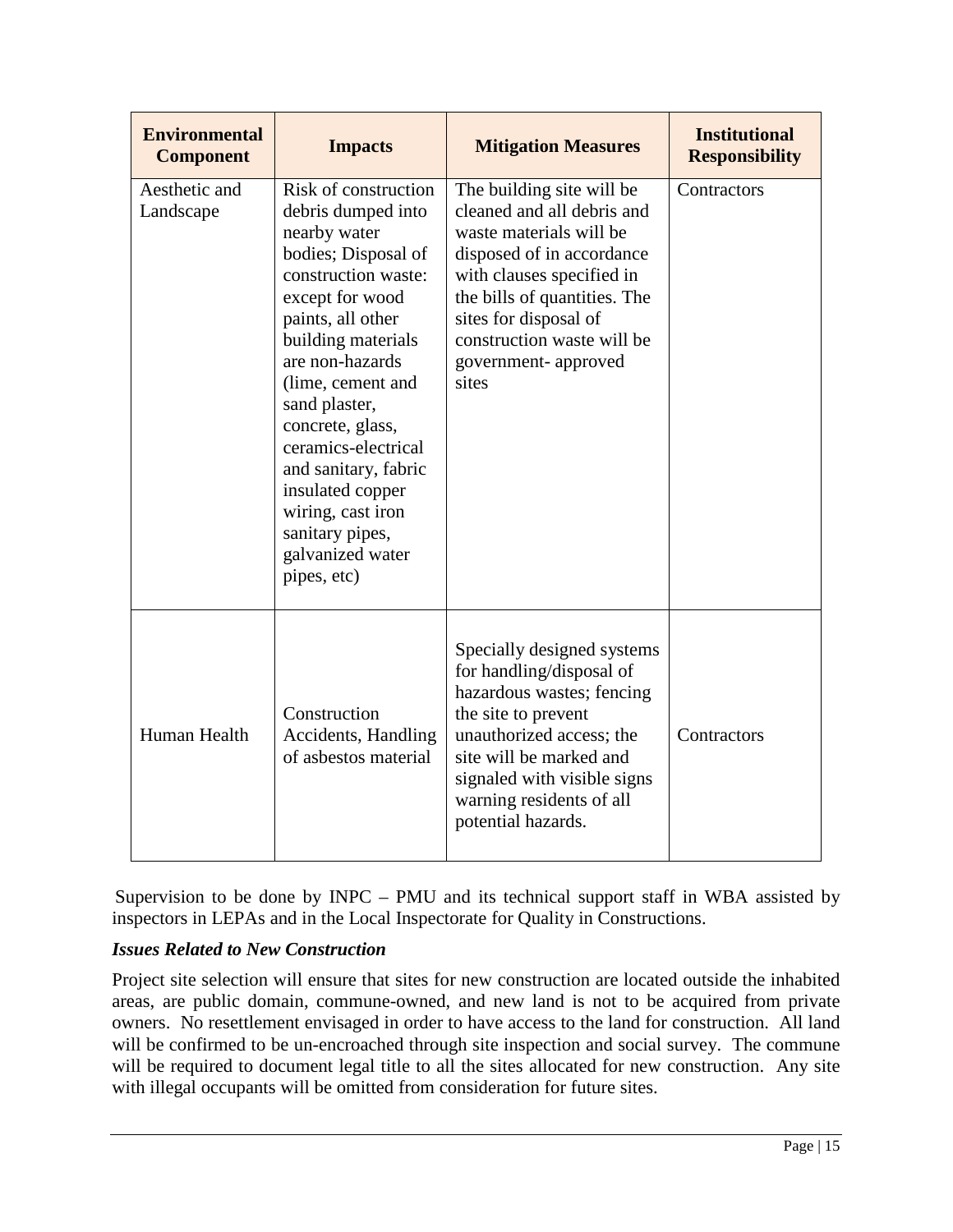## *Cultural Assets*

No cultural or historical assets are anticipated to be negatively affected by the new construction. Romania has a well-developed cultural heritage protection system with responsibility for monitoring and enforcement conducted by the Ministry of Culture (MC). Legal framework for cultural preservation is outlined in the Law for Preservation of Historical Heritage No. 422/2001. subsequently amended.

During technical design and obtaining environment permit, it will be reviewed if any of the proposed locations can certify as historical heritage. If any cultural assets are found during construction (excavation) works ("chance finds"), the measures outlined in the Law 422/2001 will be undertaken, including instituting a protection zone in compliance with the Law 422/2001, reporting to the local offices of Ministry of Culture and obtaining a special permit for the execution of works in connection with the found cultural assets.

## **DURING THE OPERATIONS PHASE**

The commune level manure management platform is expected to be operational for a period of 20 years.

| <b>Environmental</b><br>Component | <b>Impacts</b>         | <b>Mitigation</b><br><b>Measures</b> | <b>Institutional</b><br><b>Responsibility</b> |
|-----------------------------------|------------------------|--------------------------------------|-----------------------------------------------|
| Water/Soil                        | Over accumulation of   | Use of the provided                  | Daily: The platform                           |
|                                   | the liquid fraction in | pumps to spread                      | Operator $-$ in                               |
|                                   | the collection basin   | periodically the                     | accordance with the                           |
|                                   | due to heavy rains     | liquid fraction on the               | <b>Platform Operation</b>                     |
|                                   |                        | nearby fields                        | manual                                        |
|                                   |                        |                                      | Periodic: EPA and                             |
|                                   |                        | Adherence to                         | <b>Water Basin</b>                            |
|                                   | Potential impacts on   | operations and                       | Administration                                |
|                                   | receiving waters/      | maintenance plan                     | Inspectors                                    |
|                                   | streams if quality of  | with routine water                   |                                               |
|                                   | wastewater effluent is | quality testing as                   | Daily: Treatment                              |
|                                   | not ensured            | defined in operating                 | plant operator                                |
|                                   |                        | license                              |                                               |
|                                   |                        |                                      | Periodic: EPA and                             |
|                                   |                        | <b>Agreed Maintenance</b>            | <b>Water Basin</b>                            |
|                                   | Leaking of septic      | plan with financing                  | Administration                                |
|                                   | tanks or toilet        | source. Public                       | Inspectors                                    |
|                                   | facilities if not      | awareness activities                 |                                               |
|                                   | properly maintained    | to involve commune                   |                                               |
|                                   |                        | residents interested in              | Owner of the public                           |
|                                   |                        |                                      | building (typically                           |
|                                   |                        |                                      | the                                           |
|                                   | Water quality          | Using appropriate                    | commune/mayor's                               |
|                                   | degradation in         | technology for                       | office)                                       |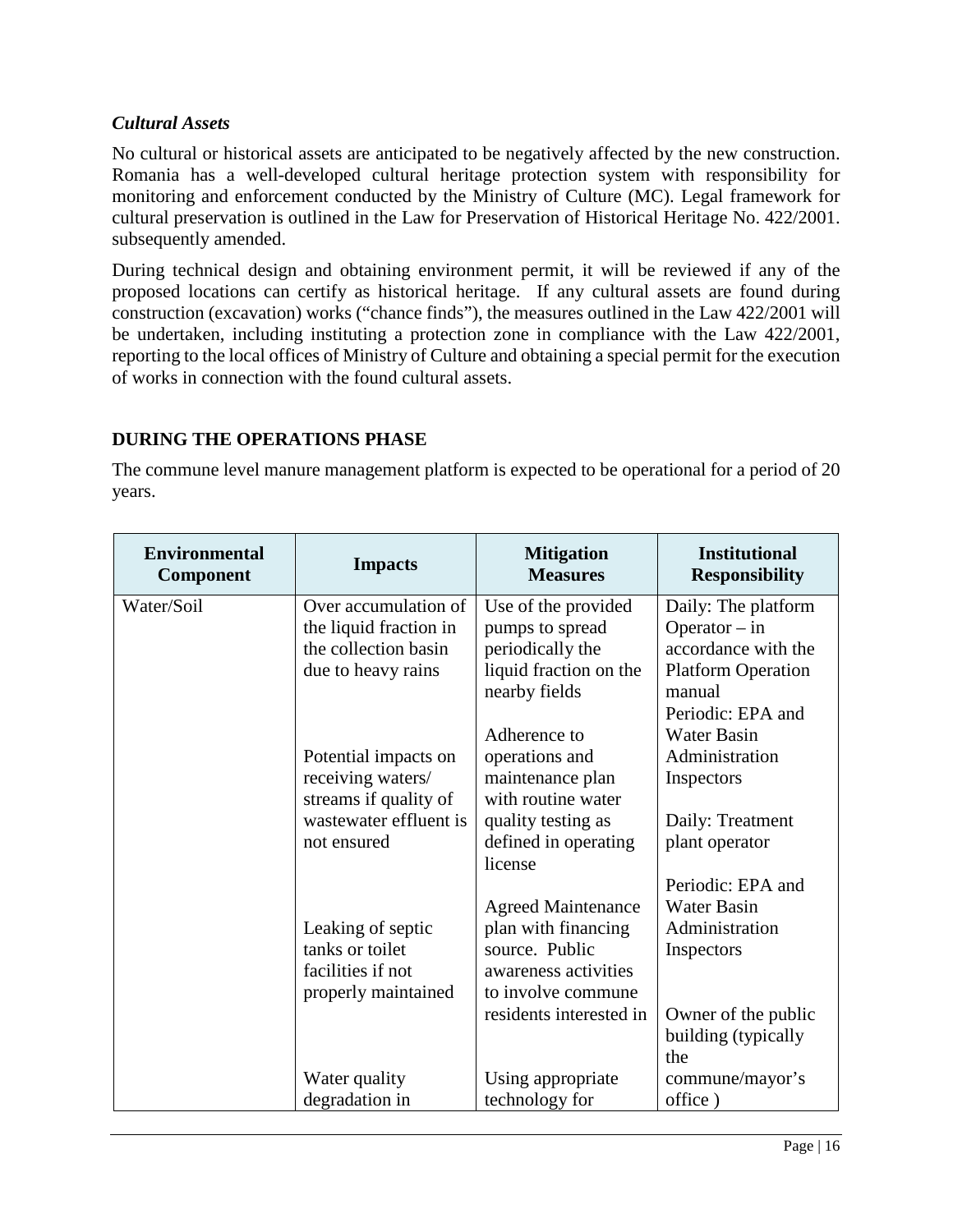| <b>Environmental</b><br>Component | <b>Impacts</b>                                                                                                | <b>Mitigation</b><br><b>Measures</b>                                                                                                                                                     | <b>Institutional</b><br><b>Responsibility</b>                         |
|-----------------------------------|---------------------------------------------------------------------------------------------------------------|------------------------------------------------------------------------------------------------------------------------------------------------------------------------------------------|-----------------------------------------------------------------------|
|                                   | receiving surface<br>waters                                                                                   | wastewater treatment;<br>Training for<br>operating process                                                                                                                               | Daily: Treatment<br>plant operator                                    |
| Soils                             | Over accumulation of<br>the composed manure<br>due to the lack of<br>sufficient manure<br>spreading equipment | A periodic evaluation<br>of the quantities<br>stored onto the<br>platform and disposal<br>of the excess as per<br>the provisions of the<br>Code of Good<br><b>Agricultural Practices</b> | Daily:<br>Commune/Platform<br>Operator<br>Periodic: EPA<br>Inspectors |
|                                   | Over-accumulation of<br>the household waste<br>on the platform                                                | Application of the<br><b>Platform Operation</b><br>Manual                                                                                                                                | Daily:<br>Commune/Platform<br>Operator<br>Periodic: EPA<br>Inspectors |
| Noise and Odor                    | Odor/smell from<br>wastewater pumps or<br>treatment facility if<br>poorly maintained.                         | Using a maintenance<br>plan for the facilities                                                                                                                                           | Periodic: Treatment<br>plant operator                                 |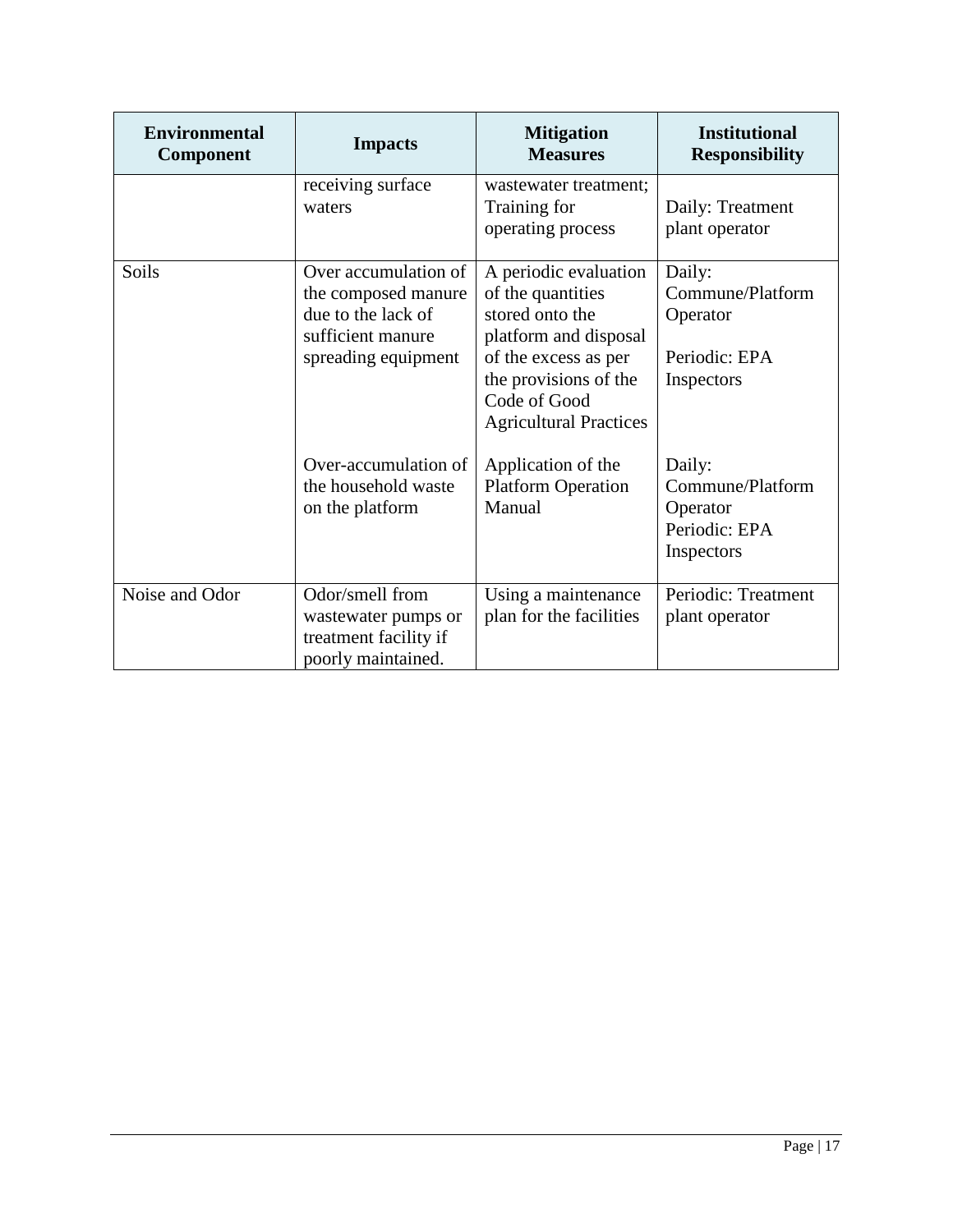## **III. ENVIRONMENTAL GUIDELINES**

## **3.1 Introduction**

The Environmental Guidelines section details the specifics to be addressed during construction works. The Environmental Guidelines for Civil Work Contracts – Annex III – will be incorporated in the RFPs when selecting the construction firms for project interventions. A clause to address the potential for "chance" finds will be required in all construction sub-contracts with financing under the loan/grant. The guidelines cover the handling of construction debris generated, selection of construction materials and construction methods with limited impact on the environment and energy saving methods.

## **3.2 The Site**

The site specific screening and review should carefully assess the following issues:

- Dust and noise due to the demolition and construction:
- Dumping of construction wastes accidental spillage of machine oil, lubricants, etc;
- Inadequate handling of hazardous materials such as asbestos and paint from transportation and handling of construction works will be minimized.
- To reduce noise, construction will be restricted during certain hours. All debris, construction and wood waste will be stored within the work site.
- Wood waste will be stored separately and arranged to be recycled instead of disposing it.
- Open burning and illegal dumping will not be permitted. Proper sites for earth/clay and sand disposal will be determined and prior approval from relevant authority for disposal will be obtained.
- Stock piling of construction debris on site will be avoided and waste will be disposed of on a regular basis at the authorized government dumping ground. Debris chutes will be provided to transfer debris from higher floors to the ground.
- Construction in and around waterways should be avoided when possible. A special permit would be required in the case of river bed crossing.

## **3.3 Selection of Construction Materials and Construction Methods**

Environmentally sound goods and services should be selected. Priority should be given to products meeting standards for recognized international or national symbols. Traditionally well-tried materials and methods should be chosen before new and unknown techniques. Construction sites should be fenced off in order to prevent entry of public, and general safety measures would be imposed. Temporary inconveniences due to construction works should be minimized through planning and coordination with contractors, neighbors and authorities. In densely populated areas, noisy or vibration generating activities should be strictly confined to the daytime.

## **3.4 Handling of Waste**

The handling of construction debris will be according to local and national regulations, and as specified in the EMP, and described above under site considerations. These regulations are developed and enforceable in Romania. Monitoring will be the responsibility of site supervisors hired and working for the Communes.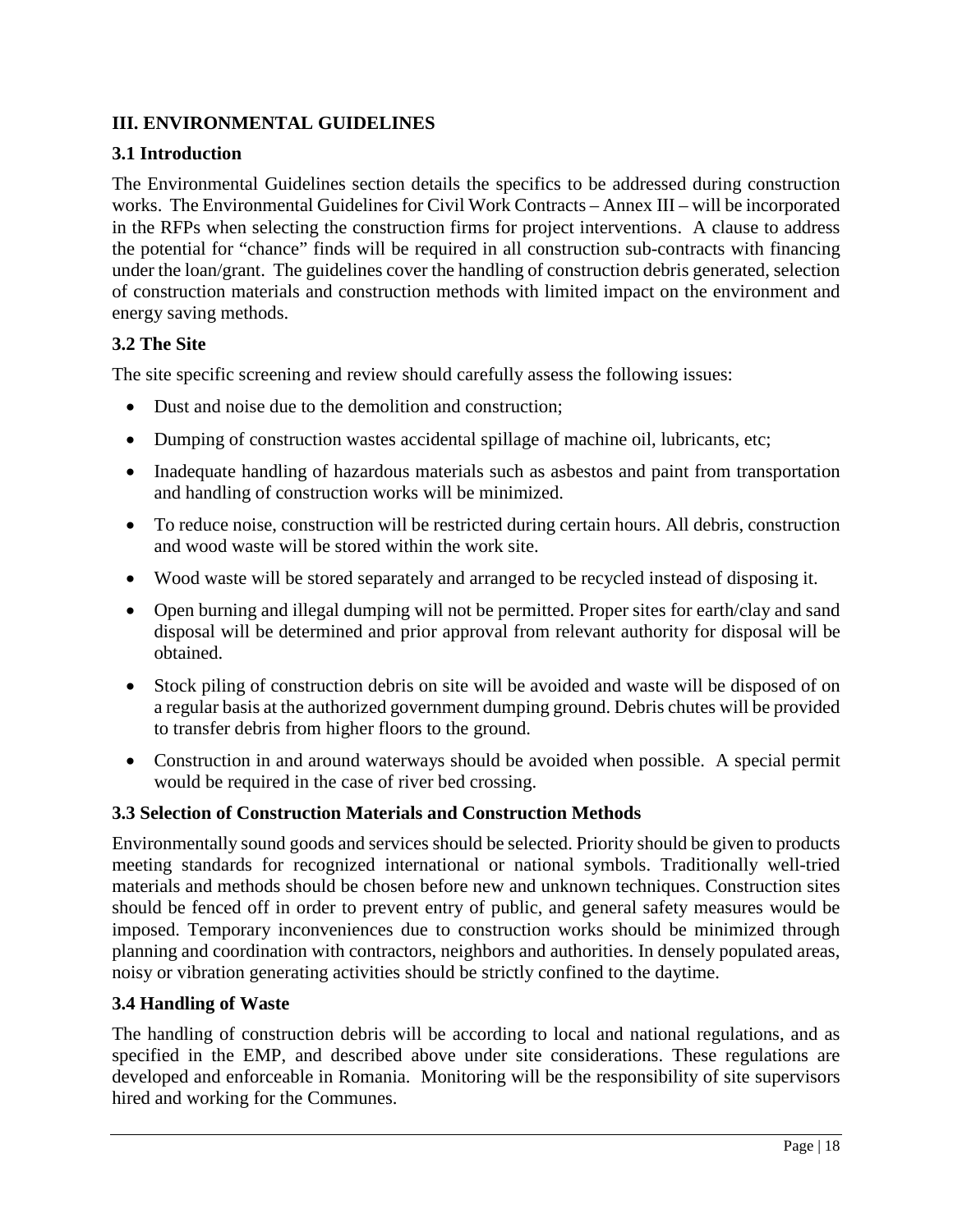### **Legal and Institutional Framework on EIA \***[1](#page-18-0)

#### **International Laws**

1. Article 11(2) of Romania's Constitution (as revised by Law No. 429/2003) provides that treaties ratified by Parliament according to the law are part of national law.

- 2. The following treaties to which Romania is party relate to the protection of natural habitats:
	- Ramsar Convention on Wetlands (Ramsar, 1971), ratified by Romania on 21/9/91.
	- The Danube Delta and Small Island of Braila have been designated as Ramsar Sites.
	- Convention on the Conservation of Migratory Species (Bonn, 1979), ratified by Romania on 1/7/98.
	- Convention on Biological Diversity (Rio de Janeiro, 1992), ratified by Romania on 17/8/94.
	- Convention on the Conservation of European Wildlife and Natural Habitats (Berne, 1979). Accession by Romania on 18/5/93.
	- Convention concerning the protection of the World Cultural and Natural Heritage (Paris, 1972). Accession by Romania on 16/5/90. Several areas, including the Danube Delta are designated as UNESCO World Heritage Site.
	- Danube River Protection Convention signed in 1994.
- 3. On environmental assessment, relevant treaties ratified by Romania include:
	- UN/ECE Convention on Access to Information, Public Participation in Decision-making and Access to Justice in Environmental Matters (Aarhus, 1998), ratified by Romania by Law no.86/2000.
	- Convention on Environmental Impact Assessment in a Transboundary Context (Espoo, 1991), ratified by Romania by Law no.22/2001.
- 4. The following treaties ratified by Romania relate to cultural property:
	- [European Convention](http://conventions.coe.int/Treaty/EN/WhatYouWant.asp?NT=143&CM=8&DF=15/04/02) on the Protection of the Archaeological Heritage (revised) (Valetta, 1992), ratified by Romania 20/11/97.
	- Convention concerning the protection of the World Cultural and Natural Heritage (Paris, 1972). Accession by Romania on 16/5/90. Several areas, including the Danube Delta are designated as UNESCO World Heritage Site.

#### **European Union's** *"acquis communautaire"*

5. Relevant legal texts include:

 $\overline{a}$ 

<span id="page-18-0"></span> $1$  The list presented here is comprehensive – not all the included legislation is relevant to the project interventions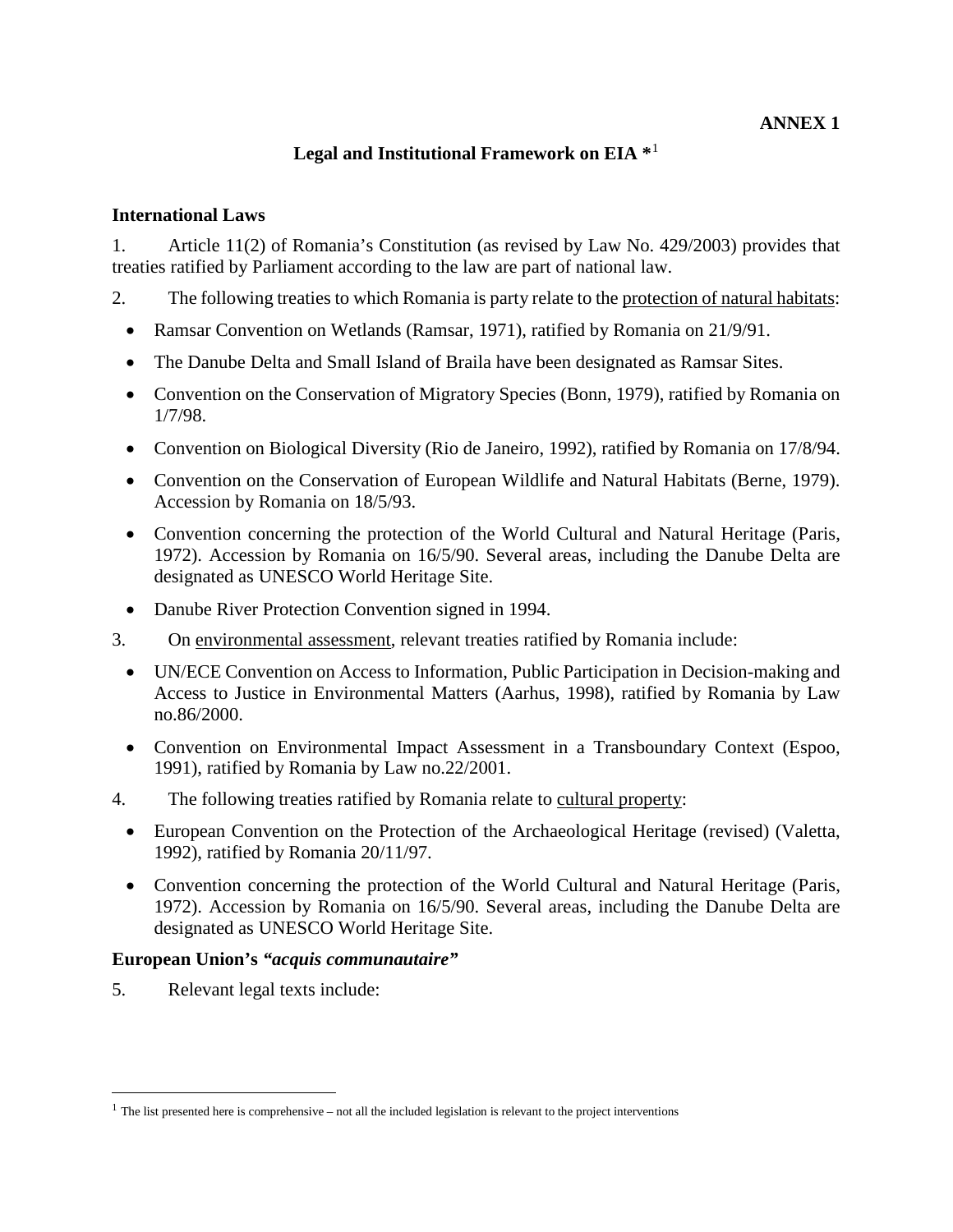- Treaty concerning the Accession of the Republic of Bulgaria and Romania to the European Union, signed by the EU Member States and Bulgaria and Romania in Luxembourg on 25 April 2005.
- Protocol concerning the conditions and arrangements for admission of the Republic of Bulgaria and Romania to the European Union (Annex VII; list referred to in Article 20 of the protocol; transitional measures, Romania; Section 9 on environment).

#### *Environmental Assessment*

- Directive 2011/92/EU of the European Parliament and of the Council of 13 December 2011 on the assessment of the effects of certain public and private projects on the environment.
- Directive 2001/42/EC on Strategic Environmental Assessment.

#### *Pollution Prevention and Control; Integrated Permitting*

• Directive 2010/75/EU of the European Parliament and of the Council of 24 November 2010 on industrial emissions (integrated pollution prevention and control).

#### *Waste Management*

- Council Directive 1999/31/EC of 26 April 1999, on the landfill of waste.
- Regulation (EC) No 1013/2006 of the European Parliament and of the Council of 14 June 2006 on shipments of waste.
- Directive 2008/98/EC of the European Parliament and of the Council of 19 November 2008 on waste.
- Council Directive 86/278/EEC of 12 June 1986, on the protection of the environment, and in particular the soil, when sewage sludge is used in agriculture (as amended by Directive 91/692/EEC, EC No. 807/2003 of 14 April 2003, EC No. 219/2009).
- Council Directive 94/62/EC of 20N December 1994 on packaging and packaging of waste (as implemented by Commission Decisions 97/129/EC and 97/138/EC and amended by Directive 2004/12, Directive 2005/20, Regulation 219/2009, Directive 2/2013, Directive 720/2015).

#### *Water and Waste Water*

- Council Directive 91/271/EEC of 21 May 1991 concerning urban waste water treatment, as amended by Commission Directive 98/15/EC, Regulation 1882/2003, Regulation 1137/2008, Directive 2013/64/EU.
- Council Directive 98/83/EC of 3 November 1998 on the quality of water intended for human consumption as amended by Regulation 1882/2003, Regulation 596/2009.
- Directive 2000/60/EC of the European Parliament and of the Council of 23 October 2000 establishing a framework for Community action in the field of water policy.
- Directive 2006/11/EC of the European Parliament and of the Council of 15 February 2006 on pollution caused by certain dangerous substances discharged into the aquatic environment of the Community.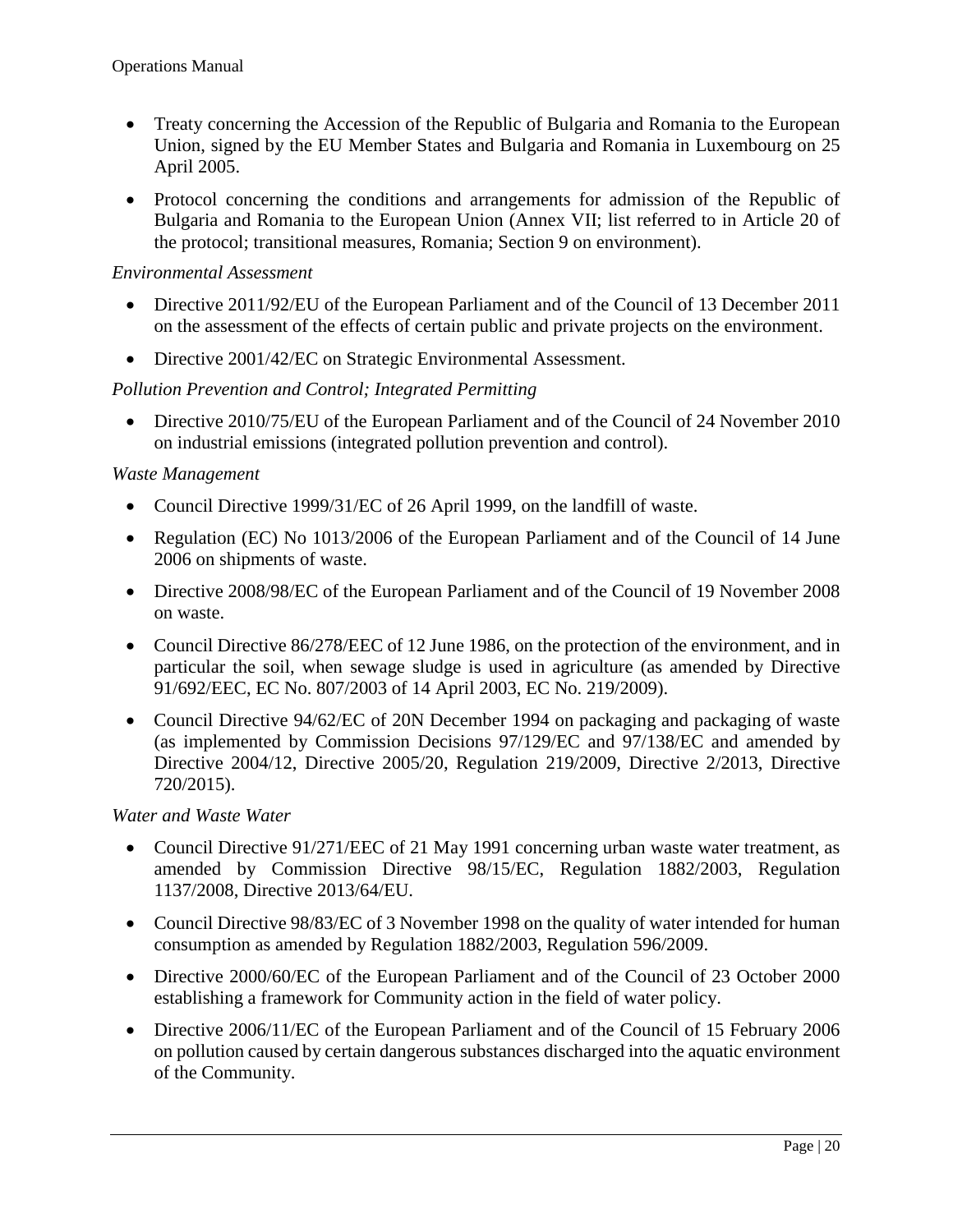#### *Nature Protection*

• Council Directive 92/43/EEC of 21 May 1992 on the conservation of natural habitats and of wild flora and fauna.

#### *Air Quality*

• Directive 2008/50/EC of the European Parliament and of the Council of 21 May 2008 on ambient air quality and cleaner air for Europe.

#### **Romanian Law**

• Relevant Romanian law includes the following:

#### *Environmental Assessment*

- EGO 195/2005 on environmental protection, approved by Law no.265/2006. Framework Law on Protection of the Environment.
- GD 445/2009 (published in M.Of no. 481 of 13/07/2009). Framework procedure for environmental impact assessment, and approval of list of public and private projects subject to this procedure.
- MO 135/2010 (published in M.Of. no. 274 of  $04/27/2010$ ). for approval of the EIA application methodology.
- MO 863/2002 (published in M.Of. no. 52 of 01/30/2003). Guidelines on EIA methodology (screening, scoping, and review of study).
- MO 864/2002 (published in M.Of. no. 397 of 06/09/2003) on procedures and public consultation in case of transboundary impacts.
- MO 1026/2009 (published in M.Of 562 on 08/12/2009) approval of the conditions for the development of the environmental report, EIA and other environmental documentations,.
- MO 1798/2007 (published in M.Of. 808 on 11/27/2007) Methodology for the environmental permit issuance.

#### *Strategic Environmental Assessment*

- GD 1076/2004 (published in M. Of nr. 707 of 05.08.2004) on procedures for environmental assessment of plans and programs.
- MO 995/2006 on the list of plans and programs subject to the environmental assessment procedure.

#### *Nature Protection*

- EO 57/2007 regarding the protected natural areas and the conservation of natural habitats, wild flora and fauna.
- GD 230/2003.
- MO 552/2003.
- MO  $1052/2014$ .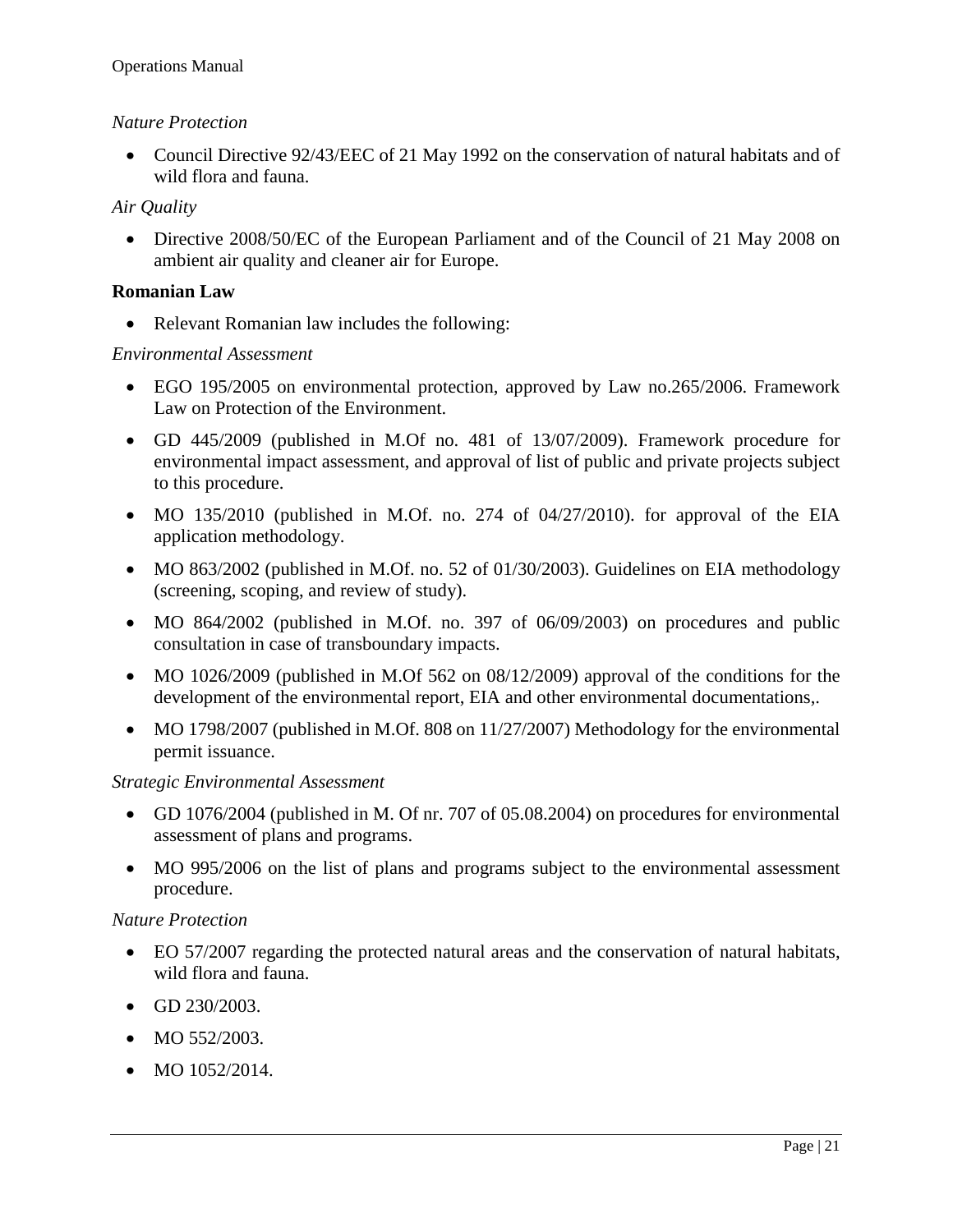#### *Waste, Waste Water, Air and Noise Pollution*

- MO 662/2006 for the approval of the procedure and competencies for issuing water management permits and authorizations
- Water Law 107/1996 with subsequent modifications
- MO no. 1012/2005 for the approval of the procedure for public information access related to the water management field
- MO no. 1182/2005 MoEWM and 1270 /2005 MoAFRD for the approval of the Code of the agricultural good practices for the protection of the waters against pollution with nitrates from agricultural sources, as it was amended by MO 990/2015.
- MO no. 296/216/2005 regarding the framework Program of actions for the elaboration of the action programs in vulnerable zones at the pollution with nitrates from agricultural sources
- MO no. 242/197/2005 regarding the monitoring system of the sole from the vulnerable and potential vulnerable zones
- Law 458/2002 regarding drinking water quality, republished
- GD 974/2004 on inspection and monitoring of drinking water
- GD 349/2005 regarding management of solid waste
- GD 188/2002 for the approval of certain norms concerning the conditions of discharging waste water into the aquatic environment
- GD 235/2007 regarding management of oil waste
- Law 249/2015 regarding management of packaging and packaging of waste
- GD 856/2002 regarding records of disposal and collection of solid waste and approval of list including hazardous waste
- Law 211/2011 regarding solid waste
- Law 104/2011 regarding ambient air quality.
- GD 1470/2004 regarding approval of National strategy for solid waste management and National Plan for solid waste management.

#### *Cultural Property*

- Law 422/2001 on protection of historic monuments, republished
- GO 43/2000 on protection of the archaeological heritage, republished
- Law 150/1997 ratification of the European Convention on the Protection of Archeological Heritage (Valetta, 1996).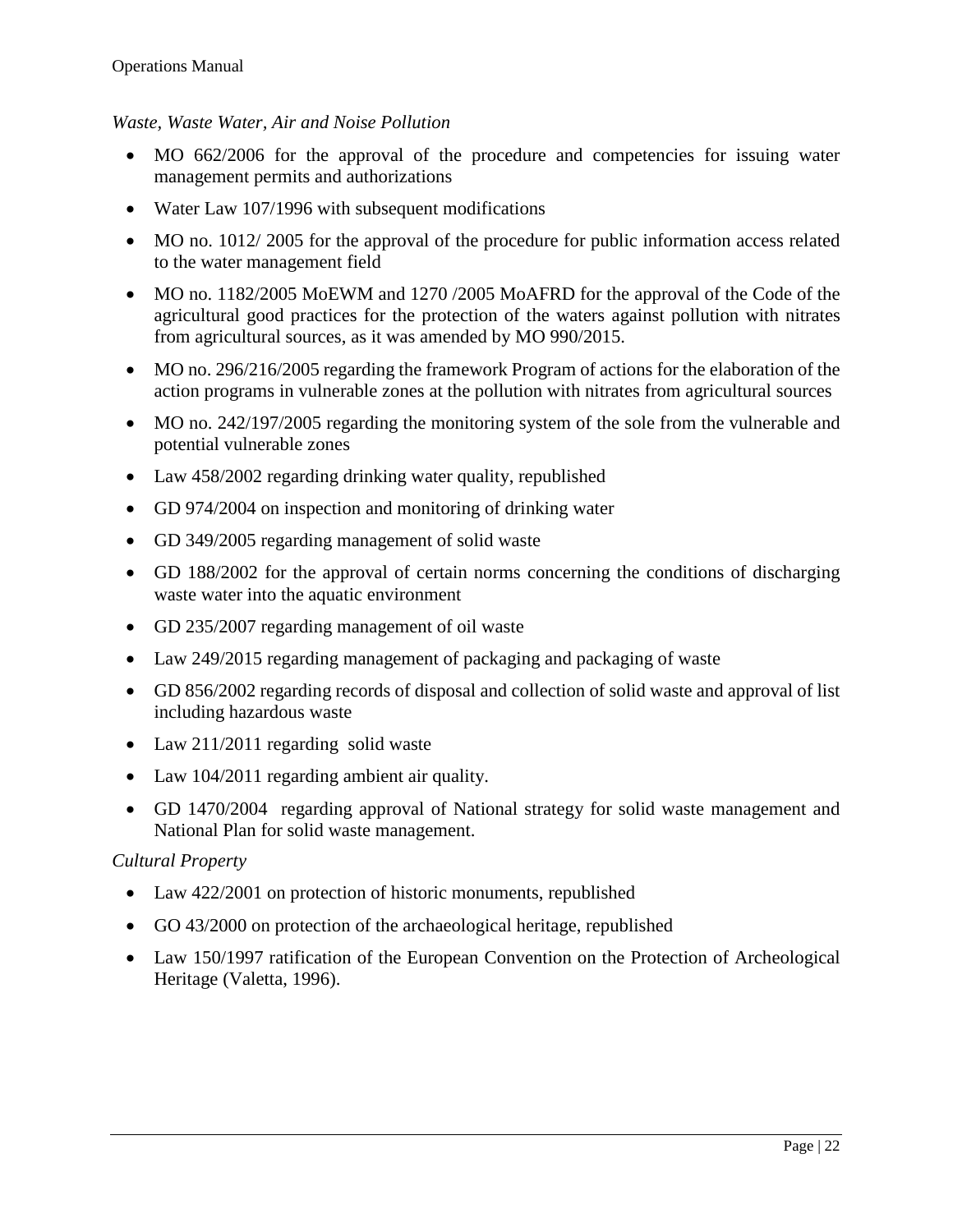## **Romanian Licensing and Permitting Procedures**[2](#page-22-0)

### **Introduction**

 $\overline{a}$ 

In conformity with Emergency Ordinance for Environmental Protection No.195/2005 including the respective updates - the Governmental Decision No. 445/2009, and the MO No. 863/2002 and 135/2010, the decision making process of the EIA regarding the issuance of the Environmental License to construct and the Environmental Permit to operate is well developed. The Environmental Protection regulation sets out the EIA requirements and principles; the GD 445/2009 sets out the procedures, while the OM 863/2002 and 135/2010 present in detail the procedures for EIA and for issuing the environmental license.

Based on the Romanian law, any development of a new facility or modification of an existing one requires the approval of an EIA before the environmental license (environmental agreement) and permit to operate (environmental authorization) is approved by LEPAs. For any activities not covered in the list of mandatory EIA (Annexes I and II of the GD no. 445/2009), the LEPAs use selection criteria to determine whether such activities could have a significant environmental impact. Existing facilities require an environmental permit from the LEPAs, which includes assessment of compliance with the environmental standards (e.g., conditions related to air, water, and soil reflecting existing standards).

The GD 445/2009 presents the steps of the procedure, the requirements that the physical or legal certified persons to prepare the impact studies, and the list of activities which are subject to the EIA procedure. Overall, the EIA procedure includes a screening stage, a scoping stage, and a validation stage.

## **Procedures for Receiving an Environmental License to Construct (or the Environmental Agreement)**

The procedure for issuing the environmental license to construct is described in detail in the following steps and briefly presented in the flow chart.

## **Step 1. The initial screening of the new project/investment**

This is determined by the local EPA responsible for the location (commune, city) where the investment will develop. When requesting the Environmental License to Construct, *the Beneficiary is responsible to* present to the local EPA or MEWF *a Technical File* including the following documentation:

- Request Form of the EA in conformity with the MO No. 135/2010; this request is attention to the local EPA or to the MEWF depending on the geographical location of the project;
- Urban Planning Certificate and the corresponding licenses and permits (obtained at the level of Feasibility Study) based on the corresponding law;

<span id="page-22-0"></span><sup>&</sup>lt;sup>2</sup> The annex is provided for information purposes only its provisions do not apply in full to the project proposed interventions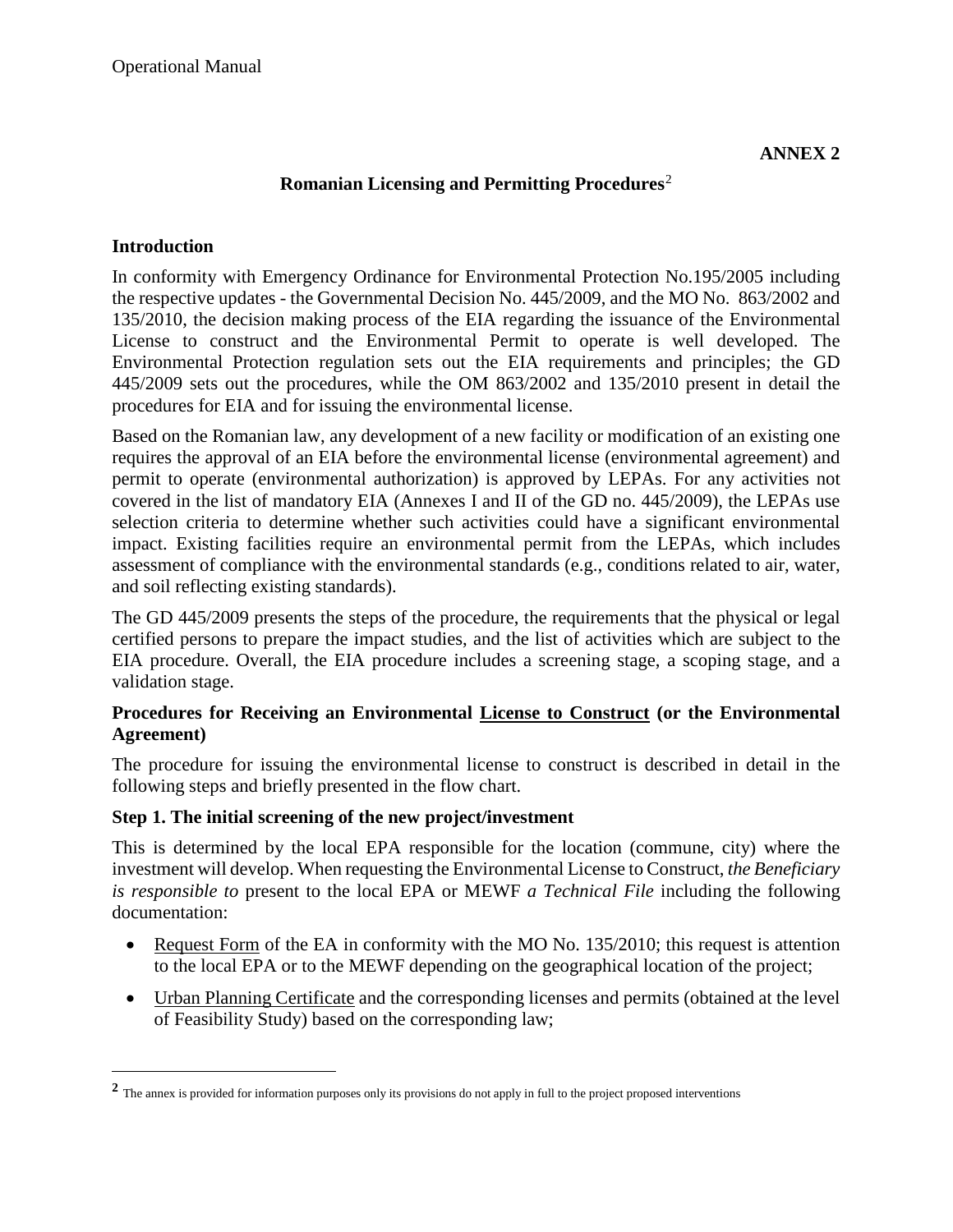- Contracts with the local solid waste company for collection of the solid wastes and with "*Apele Romane*" for water supply and sewage discharges (other authorizations from local utilities may be required based on necessity);
- Technical Memorandum (standard form) in conformity with Annex .2 of the MO No. 1798/2007 (prepared by the Consultant/Firm that developed the Feasibility Study);
- Technical Note (standard technical form) in conformity with the OM No. 839/2009 (prepared by the Consultant/Firm that developed the Feasibility Study);
- Fee (differs depending on the stage of the EA process);
- Public announcement/debate regarding the request to obtain the Environmental Permit in conformity with Annex 3 of the MO No. 1798/2007.

Within the EPA, a Technical Review Committee (TRC) is formed, which includes members of the local EPA, the National Environmental Guard (NAG), the National Water Administration "*Apele Romane*", Sanitary and Urban Institutes and those authorities responsible for environmental permits authorizations. The TRC members analyze the documentation presented within the Technical File and issue one of the following three classifications of the project investments: (i) activities are of insignificant environmental impact and therefore the project is NOT subject to environmental procedure; (ii) activities are of low environmental impact and the simplified licensing procedure will apply; and (iii) activities are of significant environmental impact and the full environmental permitting procedure will apply. Furthermore, (for cases (ii) and (iii)) the EPA authorities together with the members of TRC and the Beneficiary are visiting the site of the future investment to: (i) verify its location as presented in the Technical File; and (ii) complete the List of Control developed according to the OM No. 863/2002.

## **Step 2. EIA Report Preparation**

The EPA reviews and approves the List of Control which includes the conclusion presented by the TRC, based on which documents it announces the Beneficiary of his obligation to develop the EIA study (the impact study).

## *The Beneficiary* is obliged to:

- Prepare the EIA report in conformity with the OM No. 863/2002. The EIA report should be developed only by physical persons or consulting firms independent of the Beneficiary and the person who developed the Feasibility Study, that are accredited for developing such technical studies for Infrastructure Projects/Investments including the legal conditions stipulated in the OM No. 1026/2009;
- Hire based on contract and competition through expression of interest/invitation to submit proposals process the firm/physical person who will develop the EA report;
- Prepare and sponsor the public announcement of the definition of the project (this is the 2nd public information in the EIA process approval);

## **Step 3. The Review of the EIA Report**

At this stage, the EPA is in charge with the following steps: (i) completes the List of Control for the EIA Report analysis process; (ii) prepares the Public Consultation; and (iii) communicates the results to the Beneficiary.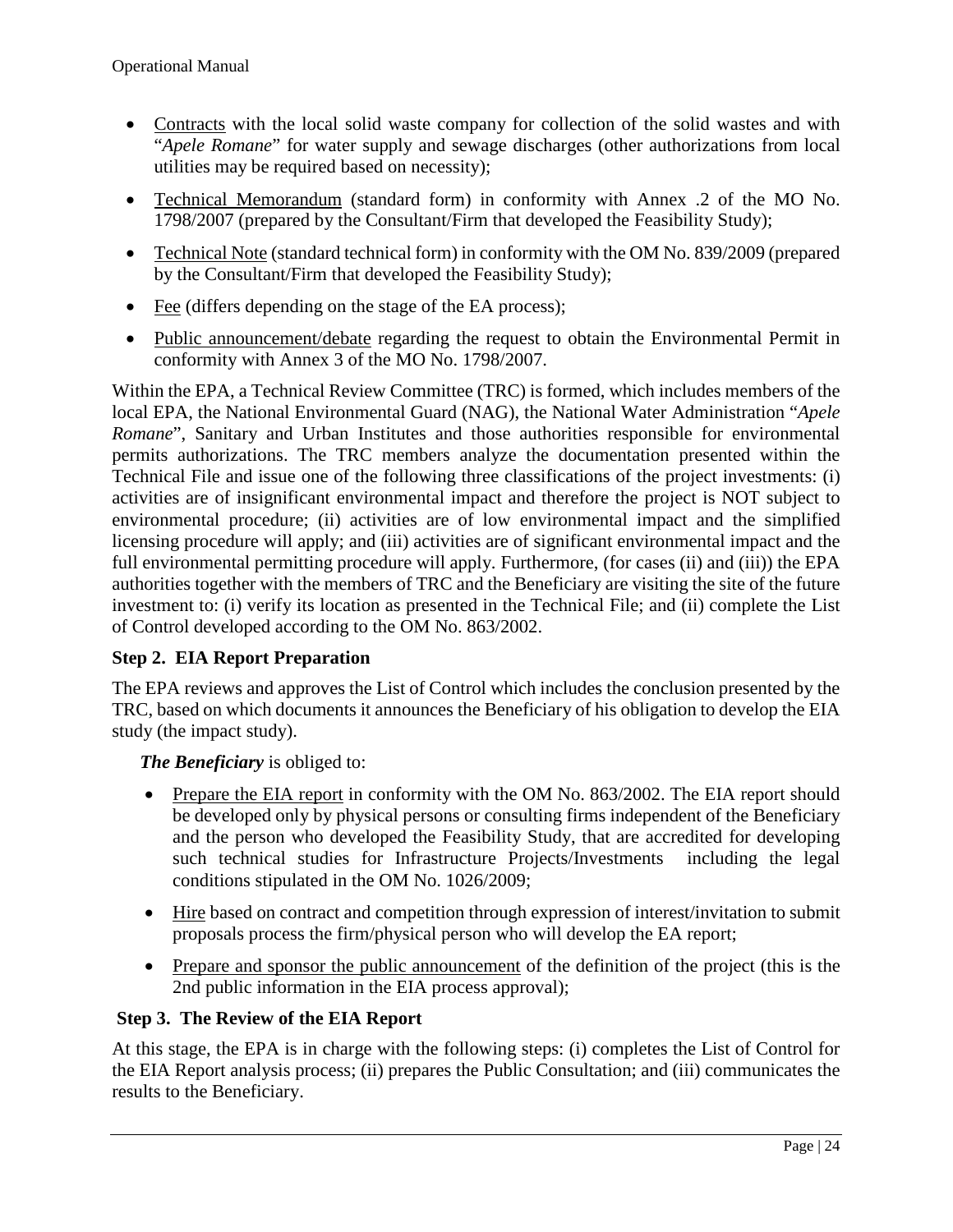## *The Beneficiary* is obliged to:

- Present to the local EPA the EIA report, with the help of the consulting firm that developed the EIA;
- Prepare and launch the public consultation in the presence of those affected, NGOs, or interested persons including presentation of the project and the EIA Report during of a public debate;
- Evaluate the discussions and conclusions received during the public consultation;
- Reply to the public comments and requests with a valid technical solution.

## **Step 4. Decision and Approval of the Environmental License to construct**

The EPA issues the Environmental License to start construction of the investment within 30 days after the final decision.

*The Beneficiary* is obliged to:

- Announce the public about the approval of the Environmental License;
- Request of Environmental Permit to Operate

#### **Additional points:**

- The EIA report is prepared at the level of the project's Feasibility Study, in conformity with GD No. 445/2009;
- The minimum information presented by the Beneficiary during the request to obtain the Environmental License should be also completed based on conditions recommended by the foreign donors (EBRD, WB, EIB) and/or as required by the EU legislation and the Romanian legislation in force;
- For those investments obtained through ISPA or SAPARD funds, the conditions during the project operation established through the Environmental Permit will take in consideration the limits of the pollutants' discharges required by the EU and Romanian legislation. However, the national limits will prevail if they are more restrictive than those imposed by the EU legislation.
- The Environmental License is valid during the entire period of the project construction, but will expire if the investment works will not start in maximum 2 years from its approval. During the period of investment constructions, the local environmental protection authorities will monitor those conditions imposed by the Environmental License (please note detailed information on the monitoring process in the next section);
- The Beneficiary is obliged by law to inform the environmental protection authorities in writing any time when there is a significant modification of the initial conditions of the project based on which the current Environmental License was issued.

## **3. Procedures for Obtaining an Environmental Permit to Operate**

The Environmental Permit to Operate investments with significant impact on the environment is issued by the EPA in conformity with OM No. 1798/2007. The local EPA together with the local National Environmental Guard as well as representatives of National Agency "Apele Romane" is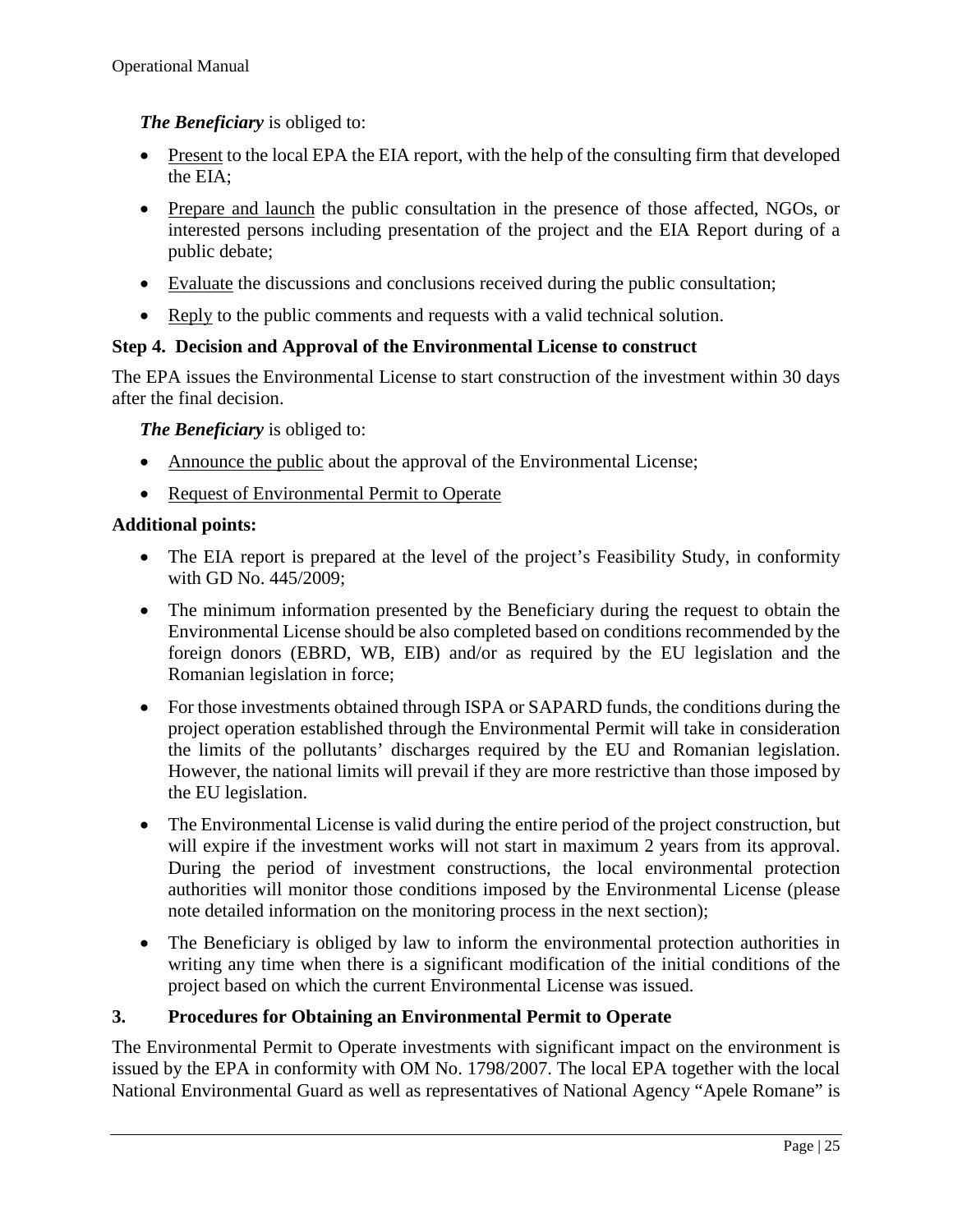inspecting the site after construction and issue a technical note with observations at the site (e.g., Environmental Audit).

The Environmental Audit of existing facilities is carried out only by certified persons paid by the Investor and includes: (i) a checklist including characteristic elements of the investment; (ii) an environmental study including data collection and technical review of all environmental aspects, before taking a decision on the scale of potential or existing environmental impacts from the site; and (iii) site investigations to quantify the potential scale of contamination of the site. Compliance programs are usually required based on the result of the environmental audit.

*The Beneficiary* is in charge with:

- Request the Environmental Permit to the local EPA;
- Prepare a *Technical File* as in the previous case;
- Announce the public about the request to start operations;
- Annual renewal of the permit once it is issued (it is valid for 5 years).

Standards (ambient and emission limits) are usually followed to comply with the environmental protection as requested by EU. Currently there are ambient standards for air, noise, waste and discharges of certain substances in the water.

Monitoring capacity during the Construction Period and After the Issuance of the Environmental Permit to Operate

During constructions, LEPAs together with the NGA and "Apele Romane" are in charge with visiting the site of the project and inspecting the environmental compliances stipulated in the Environmental License and Environmental Permit.

The NGA inspectors may accompany the LEPAs' inspectors for site visits according to an inspection program. Following the site visit and checking the compliance, the inspectors prepare a report based on which they may advise the operators on how to meet standards and permit conditions. If a facility/project does not comply with relevant standards, it will first receive a warning from the inspector followed by a certain amount of time necessary to take care of the steps that comply with the permit. If these steps are not performed, an administrative fine will be imposed (the size of the fine varies as presented in the legislation). Finally, non-compliance will result in court action.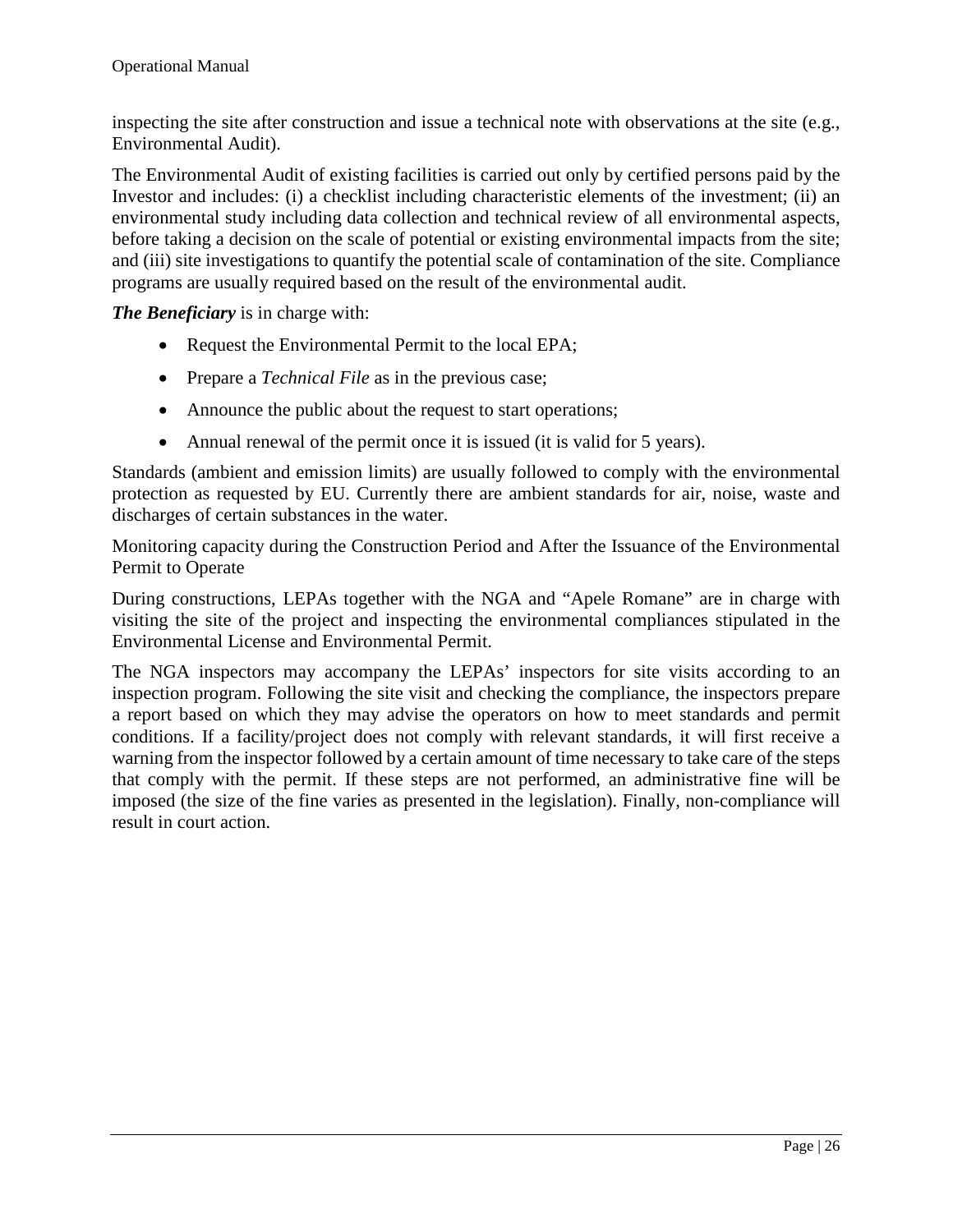

**Figure**. Procedures for issuing the environmental license to start-up investments of a new facility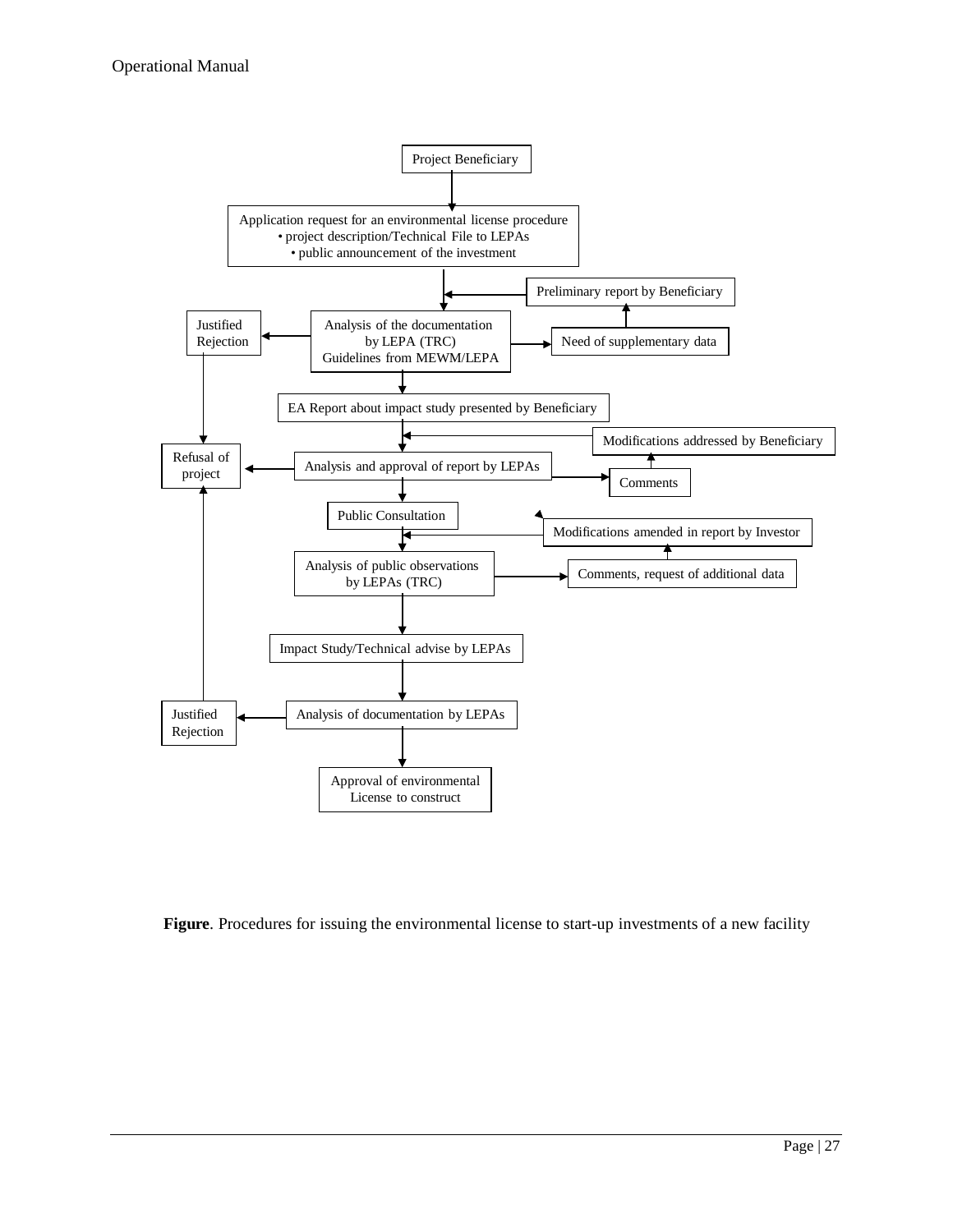## **Environmental Guidelines for Civil Work Contracts**

Contractors will be obliged to apply environmentally sound construction standards and procedures. All civil works contracts will have the following environment-protecting provisions:

1 Take measures and precautions to avoid adverse environmental impacts, nuisance or disturbances arising from the execution of the works. This shall be done by avoidance or suppression whenever possible rather than abatement or mitigation of the impact once generated.

2 Comply with all national and local environmental laws and regulation. Nominate staff to be responsible for implementation of environmental actions and to receive guidance and instructions from the engineer or environmental authorities.

3 Minimize dust emissions to avoid or minimize adverse impacts on air quality.

4 Prevent or minimize vibration and noise from vehicles and equipment.

5 Minimize disturbance to and restore vegetation where it is disturbed as a consequence of the works.

6 Protect surface and groundwater and soil quality from pollution. Appropriately collect and dispose of constructions debris.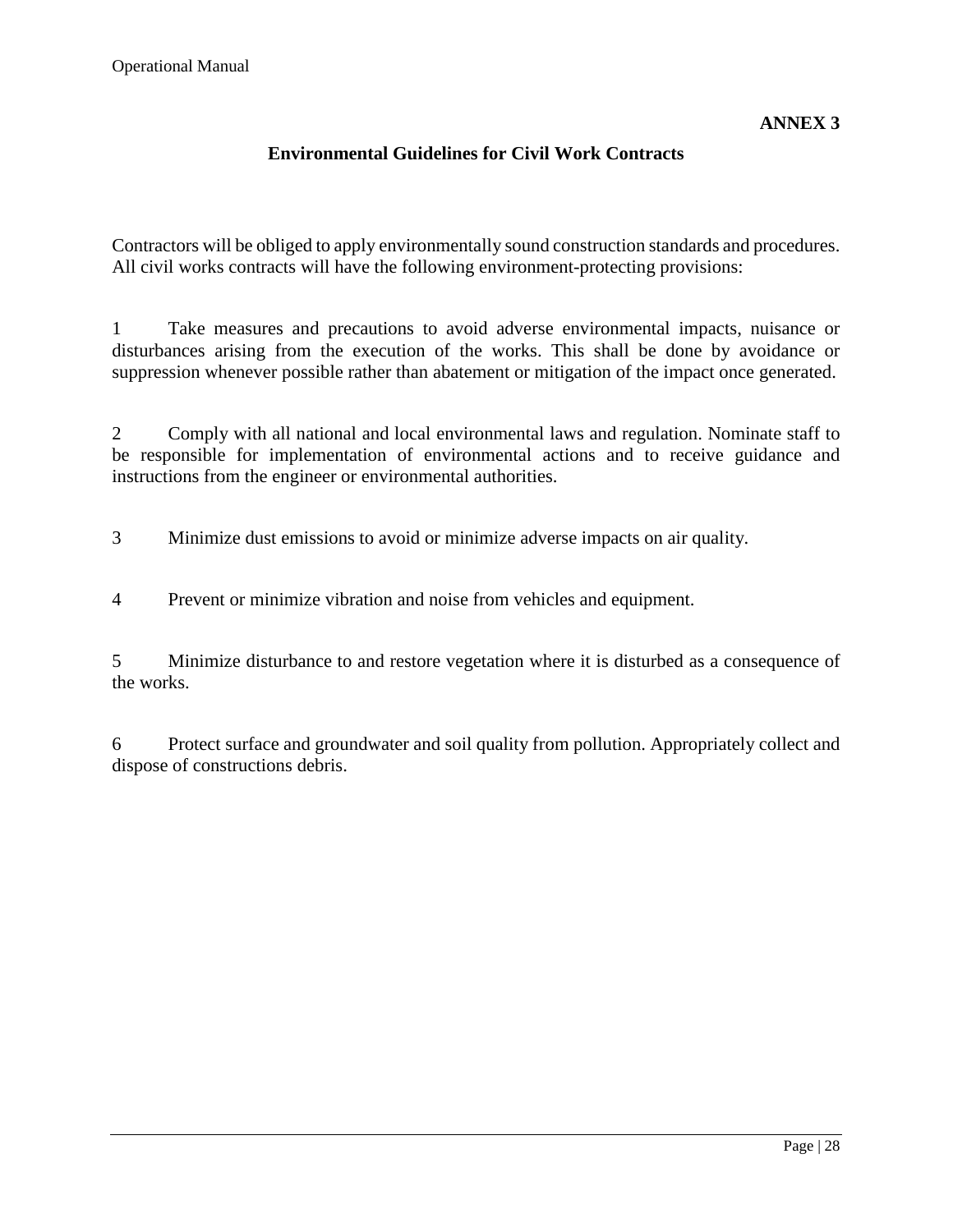## **SAFEGUARDS POLICY OF THE WORLD BANK**

Below are the key extracts from OP that give the idea of preventive mechanisms of the World Bank and help to understand and analyze information on environmental, social and legal policies.

#### **OP 4.01 Environmental Assessment**

EA is a process whose breadth, depth, and type of analysis depend on the nature, scale, and potential environmental impact of the proposed project. EA evaluates a project's potential environmental risks and impacts in its area of influence; examines project alternatives; identifies ways of improving project selection, siting, planning, design, and implementation by preventing, minimizing, mitigating, or compensating for adverse environmental impacts and enhancing positive impacts; and includes the process of mitigating and managing adverse environmental impacts throughout project implementation.

EA takes into account the natural environment (air, water, and land); human health and safety; social aspects (involuntary resettlement, indigenous peoples, and physical cultural resources); and trans boundary and global environmental aspects.

EA considers natural and social aspects in an integrated way. EA is initiated as early as possible in project processing and is integrated closely with the economic, financial, institutional, social, and technical analyses of a proposed project

#### **OP 4.04 Natural habitats**

The Bank promotes and supports natural habitat conservation and improved land use by financing projects designed for environmental conservation. The Bank promotes the rehabilitation of degraded natural habitats and does not support projects that involve the significant conversion or degradation of critical natural habitats.

#### **OP 4.09 Pest Management**

In assisting borrowers to manage pests that affect either agriculture or public health, the Bank supports a strategy that promotes the use of biological or environmental control methods and reduces reliance on synthetic chemical pesticides.

The Bank requires that any pesticides it finances be manufactured, packaged, labeled, handled, stored, disposed of, and applied according to standards acceptable to the Bank. The FAO's Guidelines for Packaging and Storage of Pesticides (Rome, 1985), Guidelines on Good Labeling Practice for Pesticides (Rome, 1985), and Guidelines for the Disposal of Waste Pesticide and Pesticide Containers on the Farm (Rome, 1985) are used as minimum standards.

#### **OP 4.11 Physical Cultural Resources**

This policy addresses physical cultural resources, which are defined as movable or immovable objects, sites, structures, groups of structures, and natural features and landscapes that have archaeological, paleontological, historical, architectural, religious, aesthetic, or other cultural significance. Physical cultural resources include everything that remained after ancient inhabitants (holy places and battlefields) and also unique natural sites such as waterfalls and canyons. The Bank does not support projects threatening cultural resources that are property of population. The